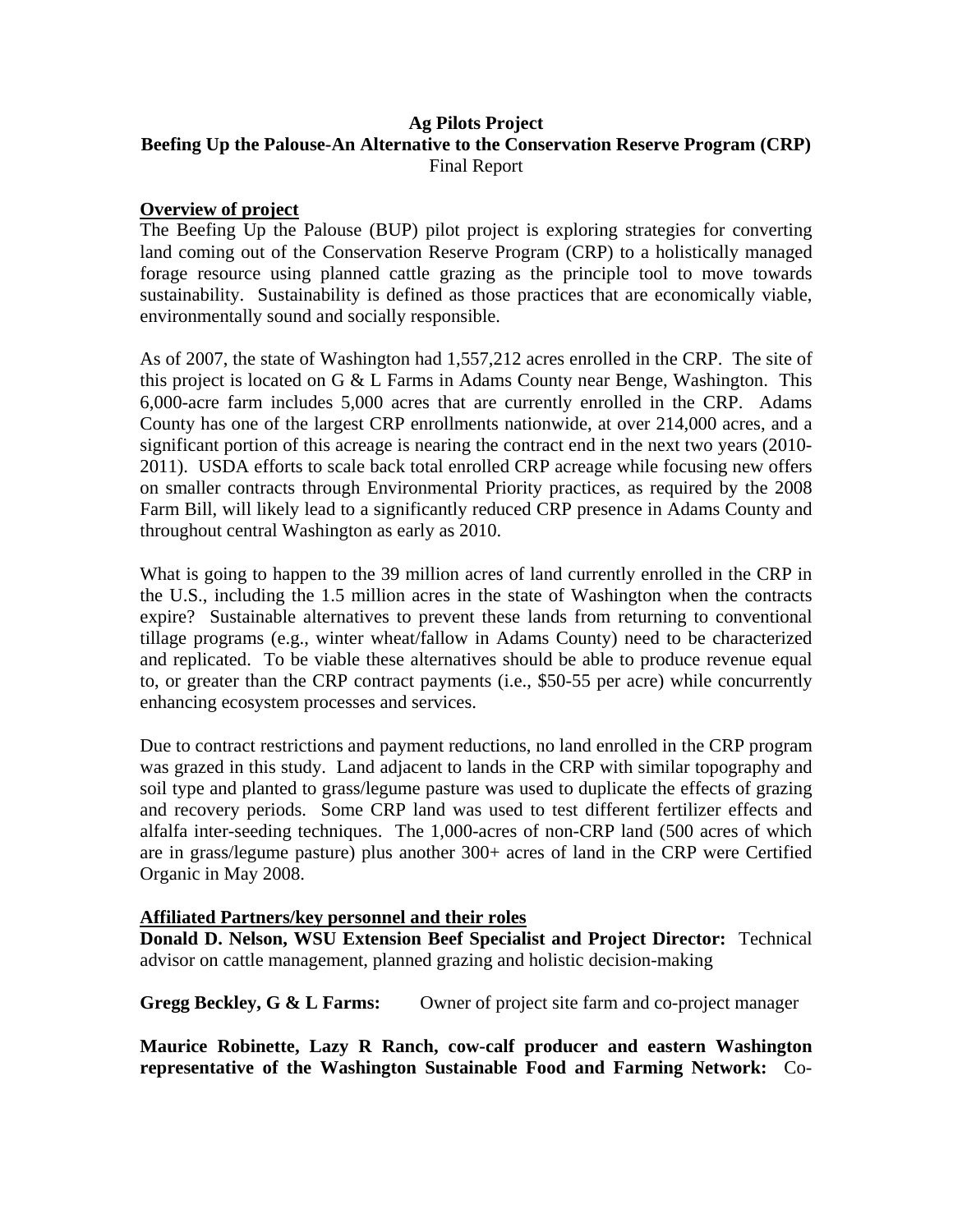project manager and technical advisor on cattle management, planned grazing, monitoring and holistic decision-making

**Dick Coon, Bar U Ranch, cow-calf producer/stocker operator and President, Washington Cattlemen's Association:** Acquire and manage cattle, plan and implement planned grazing, fence construction and water development

**Shannon Neibergs, WSU Extension Economist:** Develop and design data collection and evaluation plans; develop the project's feasibility study and business plan and assist in project implementation

**Steve Van Vleet, WSU Whitman County Extension Agent:** Evaluation of grass and legume varieties and seeding mixtures, inter-seeding strategies and BIOAg Tour coordinator

**Lynne Carpenter-Boggs, WSU CSANR Biologically Intensive Organic Agriculture Program (BIOAg) Coordinator:** Coordination of outreach activities through WSU BIOAg program and management of soil analyses GIS mapping by graduate and undergraduate students

**Joel Huesby, Thundering Hooves, LLC:** Cooperative grazing and production, processing and marketing of pasture-finished grass-fed beef

**Anne Schwartz, President, Washington Tilth Producers:** Advisory and outreach

**Tom Lamar, Executive Director, Palouse-Clearwater Environmental Institute:**  Advisory and outreach

**Trudy Bialic, Director of Public Affairs, PCC Natural Markets:** Advisory and outreach

**Timeline of project throughout the Ag Pilots funding (Dec. 1, 2007-June 30, 2009) December 12, 2007:** Ag Pilots Team meeting, G & L Farms

- **January 22, 2008:** Ag Pilots Team conference call
- **January 24, 2008:** Ag Pilots Team met with Adams County Farm Service Agency Committee to update them on our project and to seek approval to graze a section of CRP land on G & L Farms without a reduction in payment, Ritzville, WA

**February 29, 2008:** Ag Pilots Team conference call

March 5, 2008: Collected forage samples from CRP nitrogen fertilization demonstration area and control plots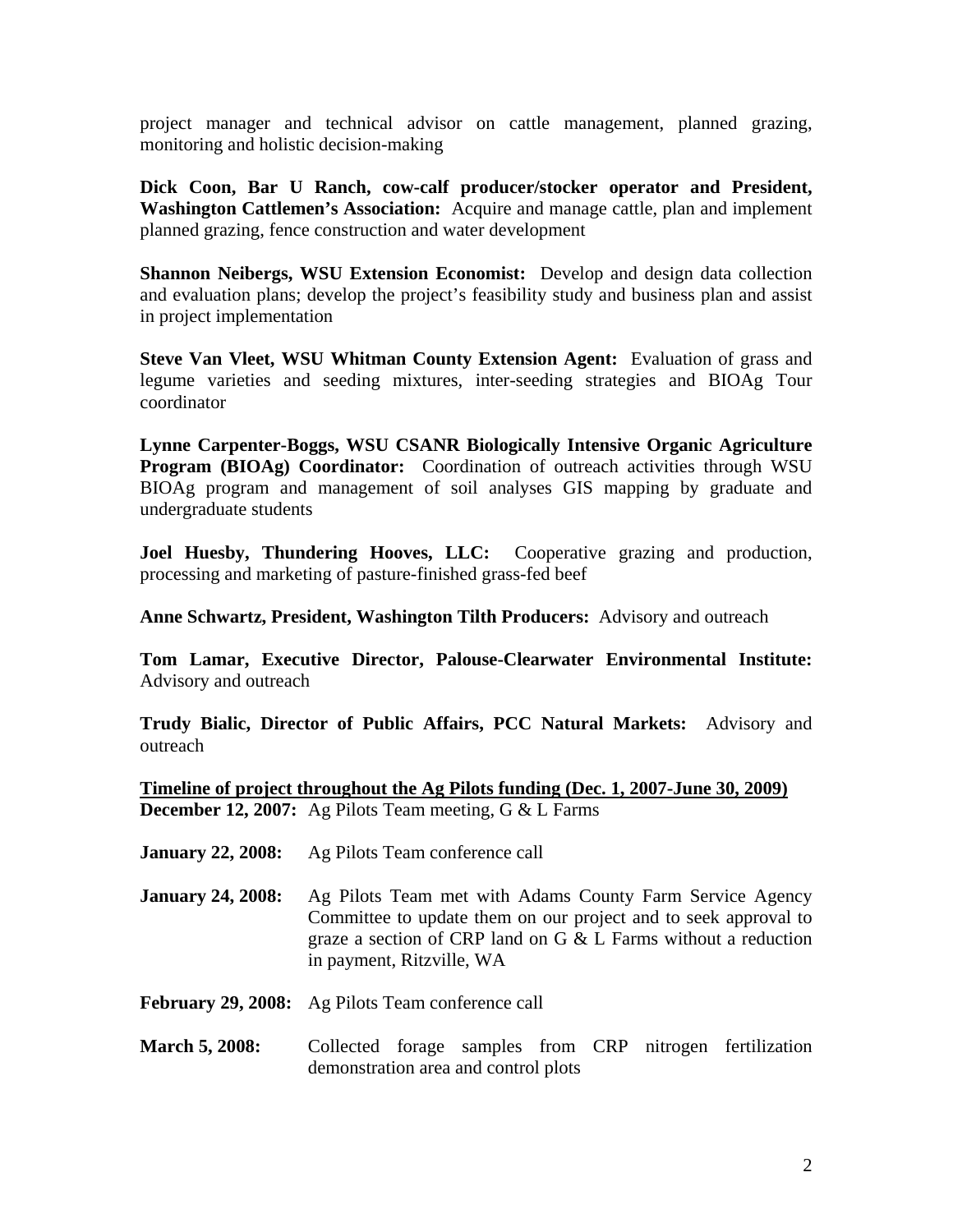| April 4, 2008:          | Collected monitoring data from Land EKG transect T-202 in<br>Pasture 355W                                                        |  |  |  |  |
|-------------------------|----------------------------------------------------------------------------------------------------------------------------------|--|--|--|--|
| April 17, 2008:         | Ag Pilots Team meeting, $G < L$ Farms                                                                                            |  |  |  |  |
| April 17, 2008:         | Collected monitoring data from Land EKG transects T-201 in<br>Pasture 153 and T-203 in Pasture 355W-SW                           |  |  |  |  |
|                         | Apr. 19- July 29, 2008: Grazed 196 head of cattle owned by Joel Huesby and Mike Para<br>on a contract gain basis @ \$34/lb. gain |  |  |  |  |
| April 25, 2008:         | Grass/legume variety comparison demonstration data collection, G<br>& L Farms                                                    |  |  |  |  |
| May 8, 2008:            | Collected monitoring data from Land EKG transect T-204 in<br>Pasture 355W-NW                                                     |  |  |  |  |
| May 12, 2008:           | Aerially applied 50 lbs. of urea to the south grass/legume variety<br>demonstration plot and 100 lbs. to the north plot.         |  |  |  |  |
| May 14, 2008:           | Ag Pilots Team planning conference call                                                                                          |  |  |  |  |
| May 28, 2008:           | BIOAg Tour with a stop at G $&$ L Farms to look at cattle and<br>discuss Beefing Up the Palouse project                          |  |  |  |  |
| June 3, 2008:           | Grass/legume variety comparison data collection, G & L Farms                                                                     |  |  |  |  |
| June 5, 2008:           | Ag Pilots Team meeting, $G < L$ Farms                                                                                            |  |  |  |  |
| June 10, 2008:          | Ag Pilots Team met with Ruckelshaus Center staff, Pullman, WA                                                                    |  |  |  |  |
| <b>July 17, 2008:</b>   | Ag Pilots Team meeting, $G < L$ Farms                                                                                            |  |  |  |  |
| <b>July 24, 2008:</b>   | Grass/legume variety comparison data collection, G & L Farms                                                                     |  |  |  |  |
| <b>August 8, 2008:</b>  | Grass/legume variety comparison and inter-seeding data collection,<br>G & L Farms                                                |  |  |  |  |
| <b>August 12, 2008:</b> | Grass/legume variety comparison and inter-seeding data collection,<br>G & L Farms                                                |  |  |  |  |
|                         | September 17, 2008: Collected monitoring data from Land EKG transects T-202 in<br>Pasture 355W and T-204in Pasture 355W-NW       |  |  |  |  |

**September 30, 2008:** Ag Pilots Team planning conference call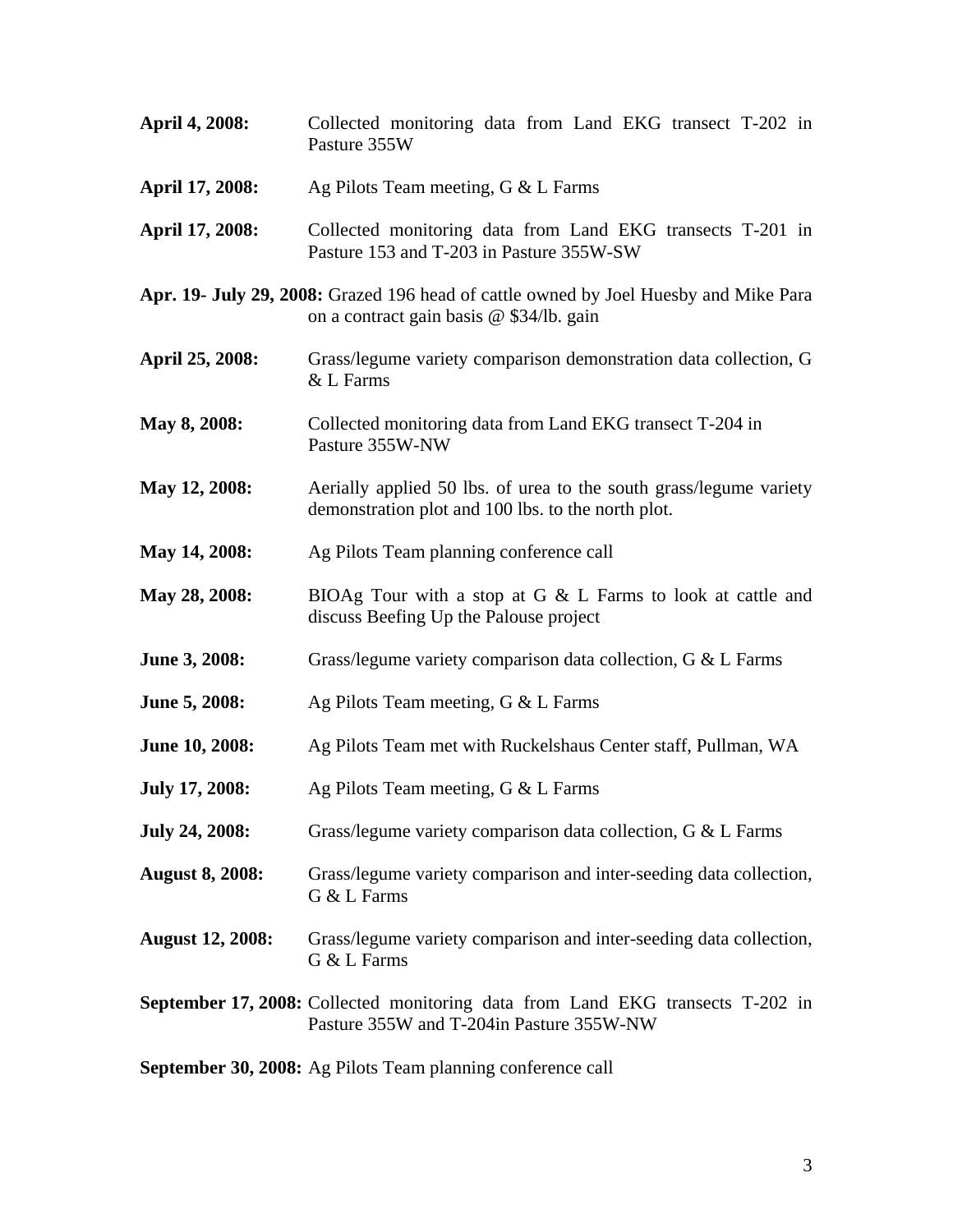**September 30, 2008:** Collected monitoring data from Land EKG transects T-201 in Pasture 153 and T-203 in Pasture 355W-SW

**October 30, 2008:** Ag Pilots Team meeting at G & L Farms

- **Nov. 25 & 26, 2008:** Soil samples taken at the four Land EKG transects to determine soil organic and inorganic carbon, soil bulk density and moisture content, G & L Farms
- **March, 2009:** Took soil samples from a CRP stand and the fertilized CRP plots to determine soil organic carbon, G & L Farms.
- **March 13, 2009:** Ag Pilots Team meeting, G & L Farms
- **March 17, 2009:** Tilled and reseeded 25 different combinations of cool season grasses and grass/legume mixes in the grass/legume variety demonstration, G & L Farms
- **March 19, 2009:**Seeding grass/legume variety comparison demonstration plots, G & L Farms
- **March 28, 2009:** Took vegetation biomass and soil samples within the nitrogen (urea) fertilized grass/legume variety demonstration and control plots, G & L Farms
- **April 10, 2009:** Ag Pilots Team meeting to work on USDA/CSREES/AFRI Managed Ecosystems grant proposal to continue and expand Ag Pilots project, WSU Pullman.
- **April 14, 2009:** Collected monitoring data from Land EKG transects T-202 in Pasture 355W, T-203 in Pasture 355W-SW and T-204 in Pasture 355W-NW
- **April 13 & 15, 2009:** 304 hd. of yearling cattle owned by Para Cattle Company, Othello, (681 lbs. avg. wt.) were delivered to G  $&$  L Farms to be grazed on a contract gain basis of \$.34/lb. gain.
- **April 28, 2009:** Ag Pilots Team meeting to develop the experimental design, determine plot sizes, locations, etc. for the AFRI Managed Ecosystems project proposal, G & L Farms
- **May 15, 2009:** Grass/legume variety demonstration data collection, G & L Farms
- **May 19-20, 2009:** How to Survive and Be Profitable in the Beef Business-Planned Grazing and Grass-fed Beef Production Conference co-sponsored by the Ag Pilots-Beefing Up the Palouse project and the Extension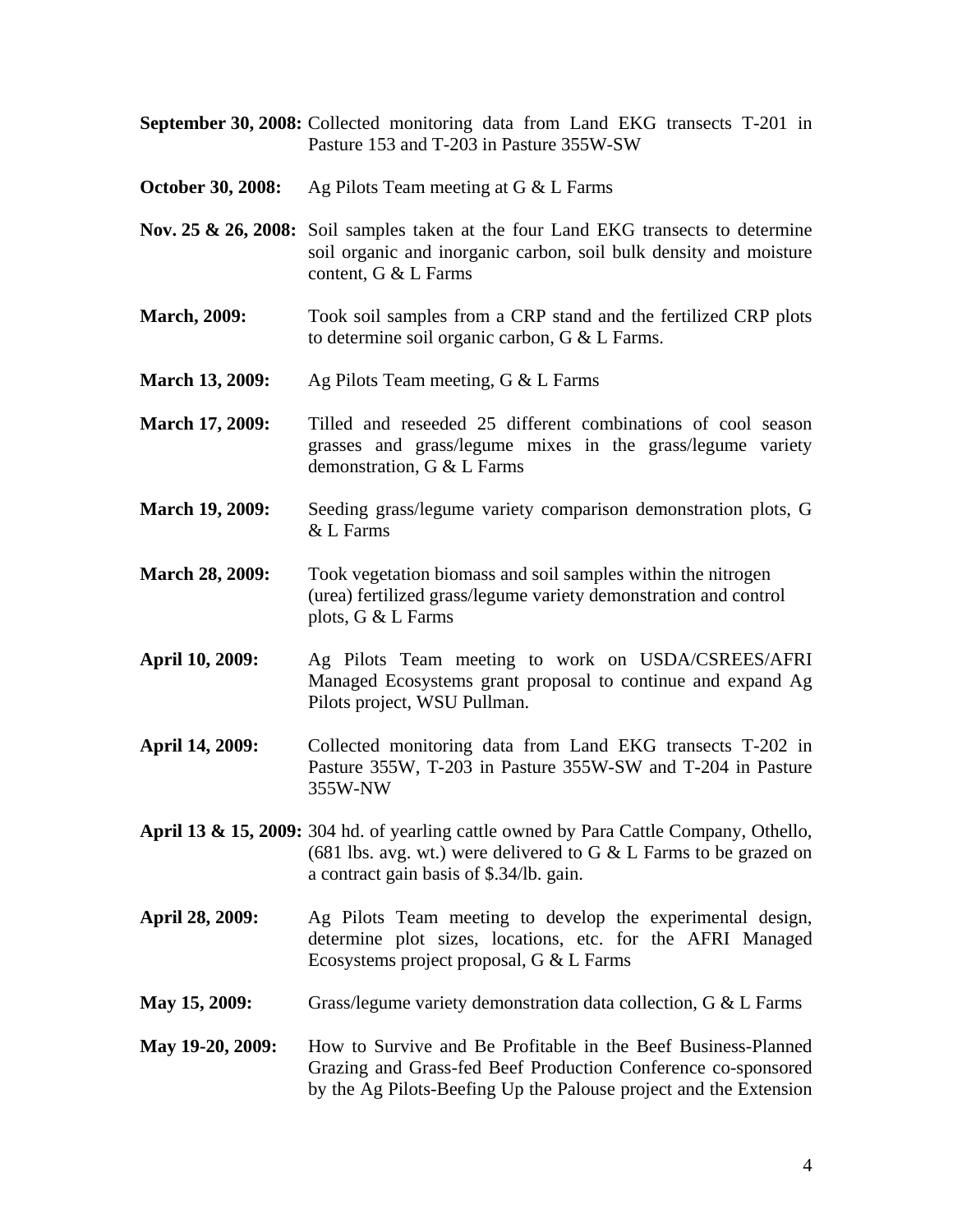Grass-fed Beef Production/Pasture Management Team, Richland, WA (64 attendees)

- **May 21, 2009:** Ag Pilots Team met with Terry Gompert from the University of Nebraska to discuss planned ultra high stock density grazing strategy for proposed AFRI project, G & L Farms
- **June 2, 2009:** Submitted USDA/CSREES/AFRI Managed Ecosystems grant proposal
- **June 12, 2009:** Collected monitoring data from Land EKG transect T-201 in Pasture 153
- **June 14, 2009:** BIOAg Tour preparation and data evaluation, G & L Farms
- **June 15, 2009:** BIOAg Tour stopped at G & L Farms and got an update on the Beefing Up the Palouse Project.
- **June 18, 2009:** Maurice Robinette presented Beefing Up the Palouse project report to the Ag Pilots Oversight Committee, Seattle, WA
- **June 23, 2009:** Maurice Robinette gave a presentation on the Beefing Up the Palouse project to a group of 30 people as part of a Sustainability Lecture Series, Dayton, WA
- **June 29, 2009:** Steve Van Vleet showcased the Beefing Up the Palouse project to a visiting Iraqi delegation, G & L Farms
- **June 30, 2009:** Ag Pilots funding cycle ends
- **July 23, 2009:** 294 hd. of cattle on contract gain basis shipped off of G & L Farms
- **August 7, 2009:** Deadline for submission of final Ag Pilots report

## **How the project has met, or has not met, each of the goals outlined at the beginning of the Ag Pilots funding?**

**Goal #1:** Assess the economic feasibility of CRP conversion to a grass-fed natural or organic beef production system.

During the 2008-grazing season (April-July) we grazed 112 head of 2-year old cattle that were being grass-finished for Joel Huesby (Thundering Hooves, Touchet, WA), a natural pasture-finished beef producer, plus 84 head of yearling steers owned by Mike Para (Para Cattle Co., Othello, WA) on a \$.34/.lb. gain basis. During the 2009 grazing season (April-July), we grazed 304 head of yearling steers for Mike Para on a contract \$.34/lb. gain basis.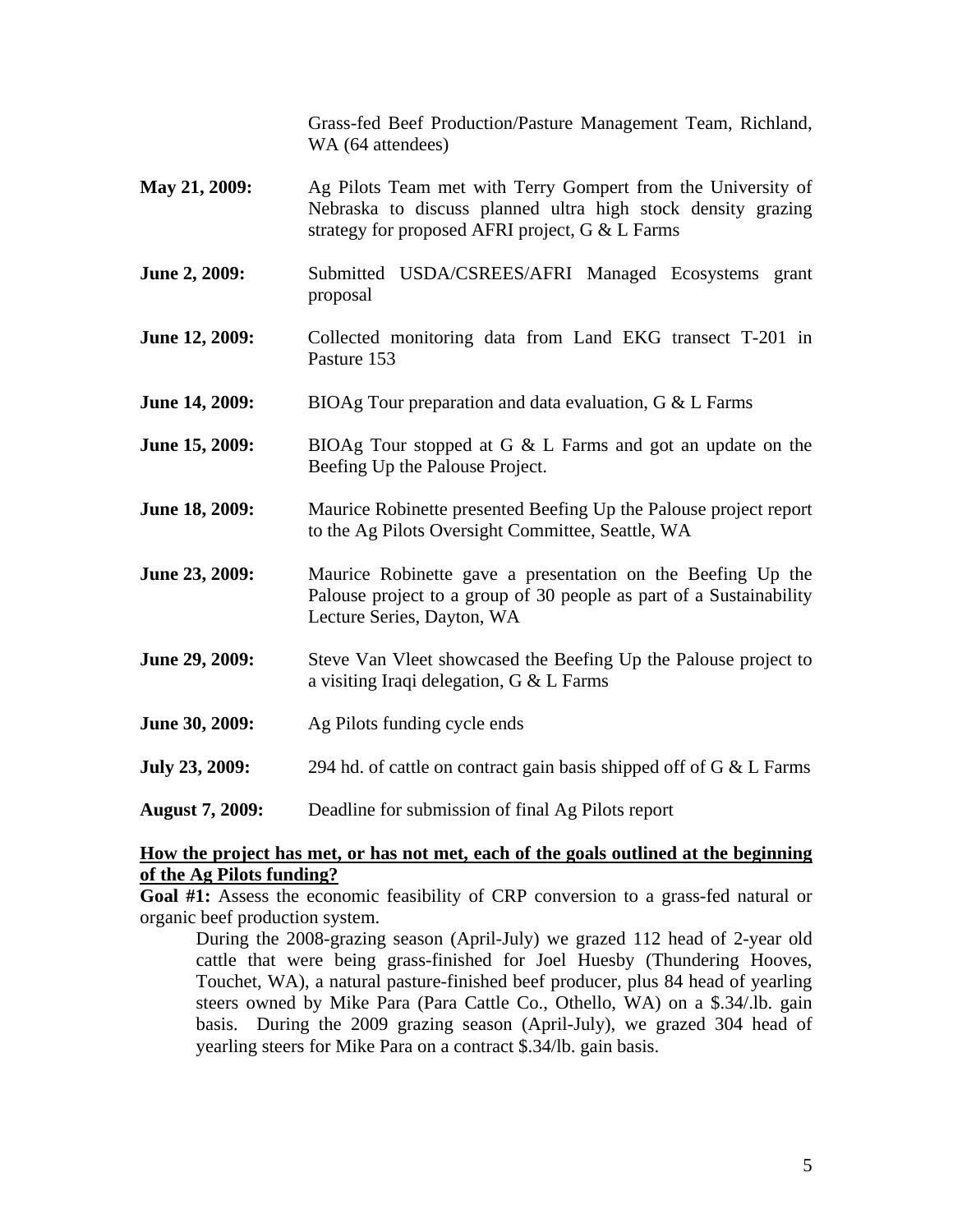We were unable to get a research exemption to graze CRP without payment reduction from Adams County Farm Services Agency.

Published a Farm Business Management Report (EM010) entitled, 2008 Estimated Costs and Returns for a 150-head Cow-calf to Grass-finished Beef Production System in the Channeled Scablands Range Area of East-central Washington authored by J. Shannon Neibergs and Donald D. Nelson.

An economic model to evaluate forage availability relative to cow nutrition needs and altering the start of the calving season is currently being programmed. This model will use forage and economic information generated by this Ag. Pilots Project. The model contributes to the economic feasibility goal, by examining differing production management strategies to best utilize the project area's resources and to provide an analysis tool to evaluate an operation's unique resource structure. The model is a component of the overall feasibility analysis of utilizing CRP lands as a forage resource. Although this model and report will not be completed by this project's termination date, we look forward to completing the analysis in late Fall 2009 and crediting the Ag. Pilots Project for support. (Shannon Neibergs)

Goal #2: Assess and demonstrate agronomic strategies, including inter-seeding alfalfa for enhancing degraded CRP grass stands into productive pasture in the 12-14 inch rainfall areas of Washington State. (Steve Van Vleet)

 Vegetation goals: Evaluate the establishment of legumes into a monoculture of established CRP grass stands. Another goal was to determine the best varieties (grass and legumes) to plant in a 12-14 inch rainfall ecosystem and the establishment potential of the forage species in a CRP system when transitioning from a decadent CRP monoculture of grass to a grass-fed beef forage based system. For results refer to discussion and Tables I and II on pages 12-14.

**Goal #3:** Monitor the biological effects of planned grazing using the Land EKG rangeland monitoring system. (Maurice Robinette)

Four permanent Land EKG monitoring transects sites have been established. All of them were read before and after grazing during year one. Three of these transects were read before grazing in year-2 and the fourth one was read after one grazing in year two. The intent is to do one more post-grazing reading on all four sites in 2009 (cattle were shipped off of G & L Farms on July 23). No comparisons had been made to determine grazing impacts due to the small amount of data collected in just two years (i.e., comparative at the same site). If the AFRI Managed Ecosystems proposal is funded, we will be able to collect additional data for four more years. It appears that there was nearly complete regrowth at every site post-grazing. The pre-graze readings probably occurred before maximum growth had occurred.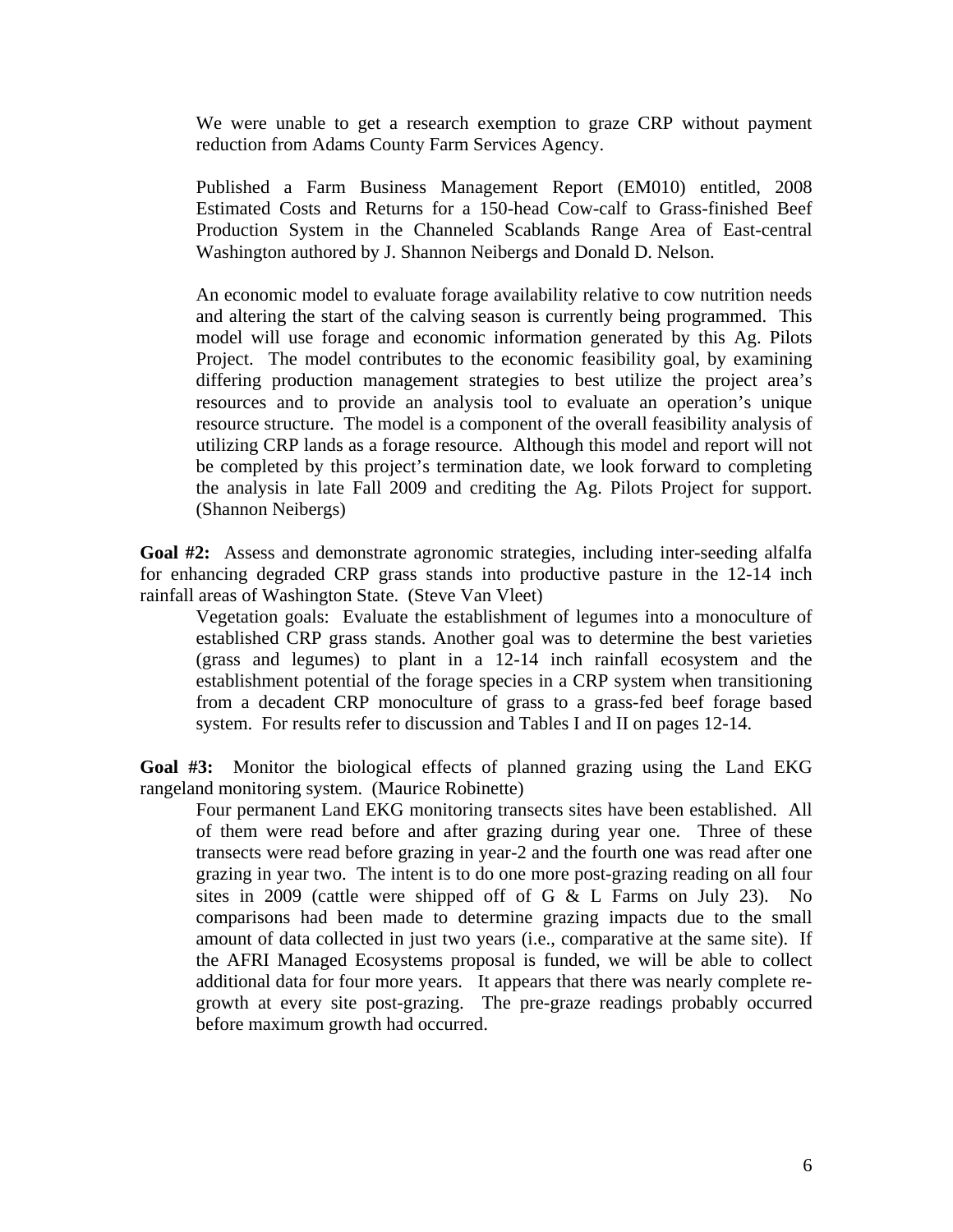**Goal #4:** Assess the replicability of this project by describing the place-dependent factors likely to affect feasibility by mapping these factors utilizing known parameters, as well as Geographic Information Systems (GIS). (Lynne Carpenter-Boggs)

The map below shows the estimated potential productivity across the Palouse River watershed based on NRCS data. These estimates take into account soil texture, pH, organic matter, depth to bedrock, and precipitation. The location of G & L Farms is indicated, and like 40% of the Palouse it is estimated to support 1-2 Animal Unit Months (AUMs) per acre. Toward the center 30% of the Palouse precipitation increases and grazing potential greatly improves to 2.1-5.1 AUMs, largely depending on very localized soil conditions, slopes, and aspect. In portions of this area too, pasture improvement has been considered more worthwhile. On the eastern 30% there is potential for up to 5.5 AUMs according to NRCS assumptions.

This map is based on soil and precipitation (natural resource supplies and limitations), and does not take into account other significant limitations of water for cattle and knowledge. As for water, at  $G < L$  Farms several existing wells are accessible and water development to allow grazing was relatively minor. In locations where wells and/or ponds or other major structures are needed, this will dramatically increase base infrastructure development costs in order to take advantage of the grazing potential.

In the first year of Beefing Up the Palouse project, 1.7 AUMs were supported as well as some harvested hay that provided the landowner income similar to the CRP payment. It also supported a part-time cattle manager. In the second year, production increased to approximately 2.5 AUMs largely due to more intensive grazing management. This is 75% more than the average 1.5 AUMs estimated by NRCS, made possible by pasture improvement and planned grazing. Producers considering replicating this production shift should be strongly encouraged to improve the plant biomass and protein production through seeding and fertilization prior to intensive grazing for profit. Knowledge of or access to skills in intensive planned grazing was a significant factor in the success and profitability of this project. Expanded education in planned grazing will be necessary to support mass replication of the success seen at G & L Farms.

Payments for CRP contracts are approximately \$50-\$80 per acre per year across the Palouse, being higher in the eastern high rainfall zone. The lower payment common near Benge was replaced even in the first year of the Beefing Up the Palouse, and increased in year 2. The far greater (3-4 times) potential productivity (or even more with intensive planned grazing) in the eastern Palouse could provide returns greater than the current CRP payment.

In summary, this agricultural model is definitely replicable in the Palouse. Availability of water and knowledge/skill in planned grazing will determine the profit level, but the potential is good to provide returns greater than the current CRP payment rate.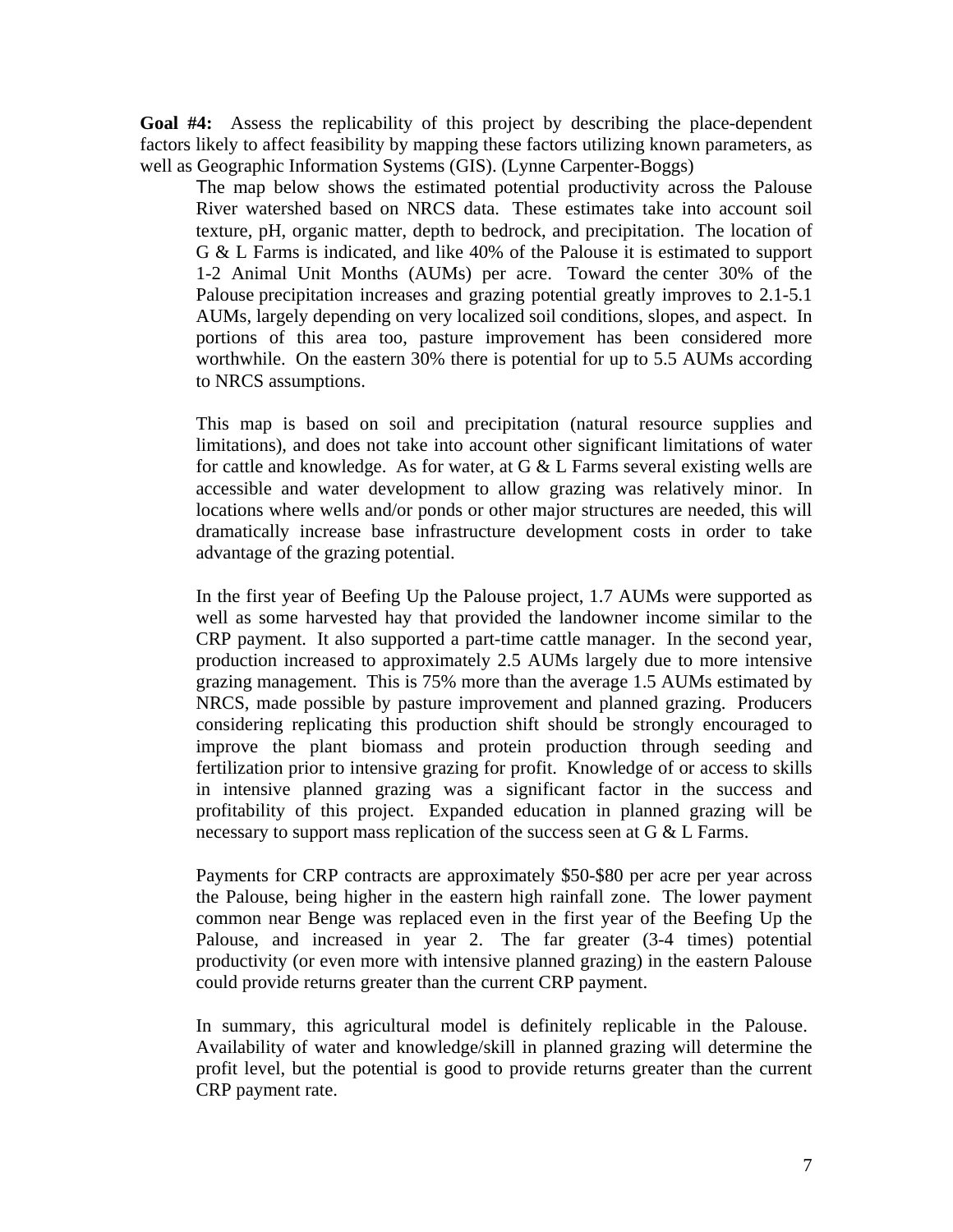# Pasture productivity on non-irrigated soil mapunits in the Palouse WRIA





The May 19-20 conference, How to Survive and Be Profitable in the Beef Business-Planned Grazing and Grass-fed Beef Production, brought together 64 cow-calf and grass fed producers and presenters from Washington, Idaho, Oregon, Montana, Colorado and Nebraska. Each producer represented a unique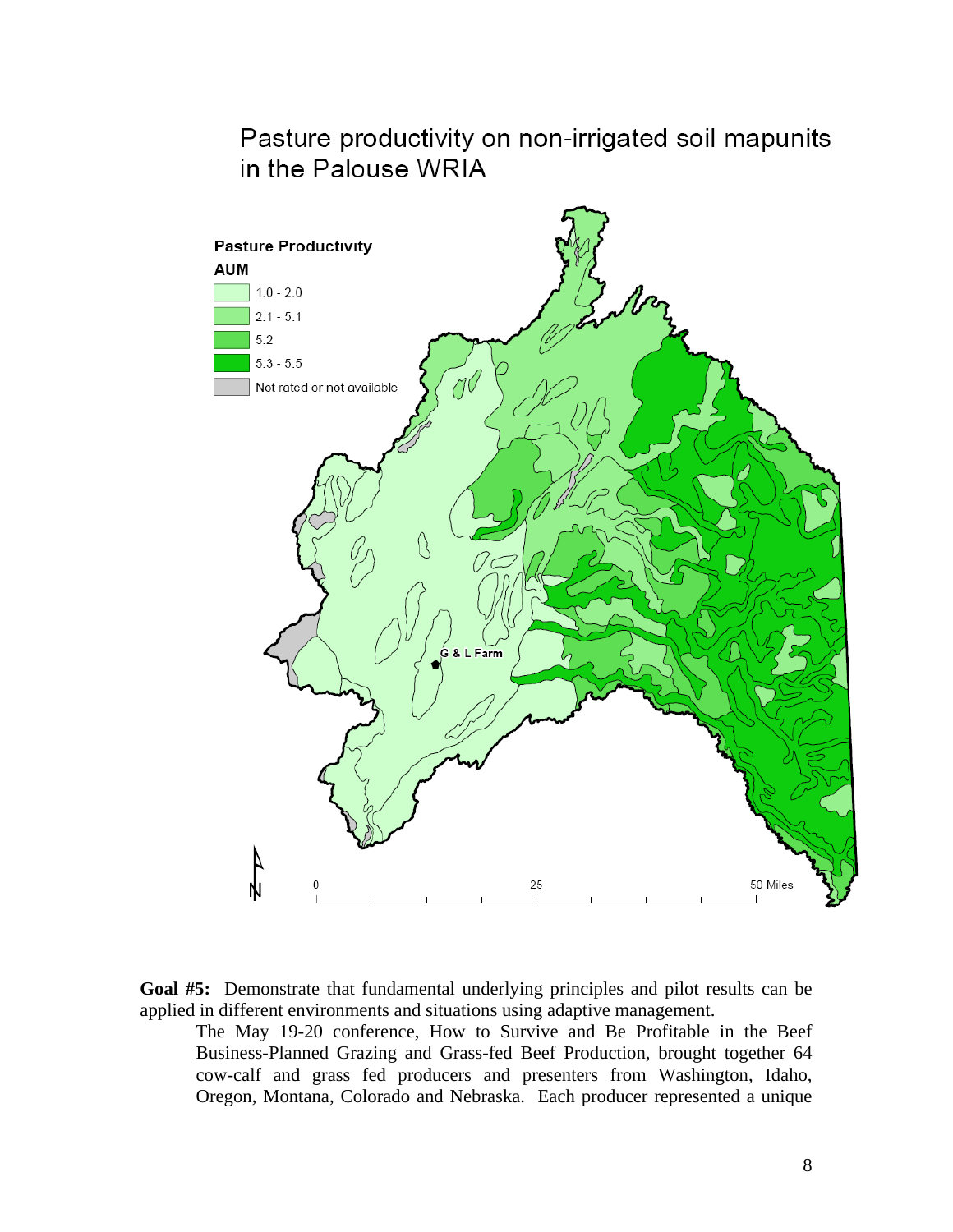resource base. The project's principles and management recommendations had applications to each producer. Responses on the conference evaluation questionnaire indicated a range of actionable items they were going to evaluate or implement. Evaluating a ranch's carrying capacity, implementing planned grazing and cow breed and frame size were commonly identified as management issues the producers were going to evaluate. Monitoring ecosystem processes and quantifying forage production was another item that was identified as a management priority.

#### **Project successes and challenges**

#### **Infrastructure:**

One challenge this project faced was the lack of fencing, corrals, loading facilities and water delivery infrastructure. Over the years, as farms became more specialized and no longer raised livestock, the fences were removed to facilitate farming practices. Fencing and water distribution systems are expensive to construct and maintain and need to be amortized over a number of years. Today, one of the most cost effective fencing methods is the use of high tensile electric fences (both permanent and temporary) and battery or solar powered energizers. High stock density grazing requires the availability of larger volumes of water than conventional low stock density systems. A combination of buried and aboveground pipe, pumping systems, portable water storage tanks and truck mounted water tanks were used in this project. A multi-year agreement between the landowner and the cattle grazier to accomplish infrastructure development has been developed.

## **Research exemption to graze CRP:**

Another challenge we encountered was several unsuccessful attempts to obtain a research exemption from the Farm Service Agency to graze land currently under CRP contract without incurring the 25% payment reduction and to not be restricted by the prohibition of grazing during the primary bird nesting period from April to August.

An additional challenge to-date has been the lack of success using a variety of methods to inter-seed forbs and legumes in existing CRP stands. This was constrained by regulations that prevented the project from directly grazing CRP stands. The hypothesis is to graze the CRP stand to remove forage growth and to use the cattle's hoof action to break up the existing thatch and then broadcast a desired seed mix and use intensive grazing to incorporate the seed into the soil layer. This grazing strategy may be the most sustainable and successful method to establish a more desirable forage mix into existing CRP stands. However, we could not test this because of CRP grazing restrictions that were beyond the projects control.

## **Land EKG Monitoring:**

Had some problems getting all of the rangeland monitoring data together, mostly because of the volume of data and the amount of it and how dispersed over time the monitoring activities were. Need a better system of keeping everything together. Better use of the Land EKG Datastore website and prompt data entry in the future will help alleviate this problem.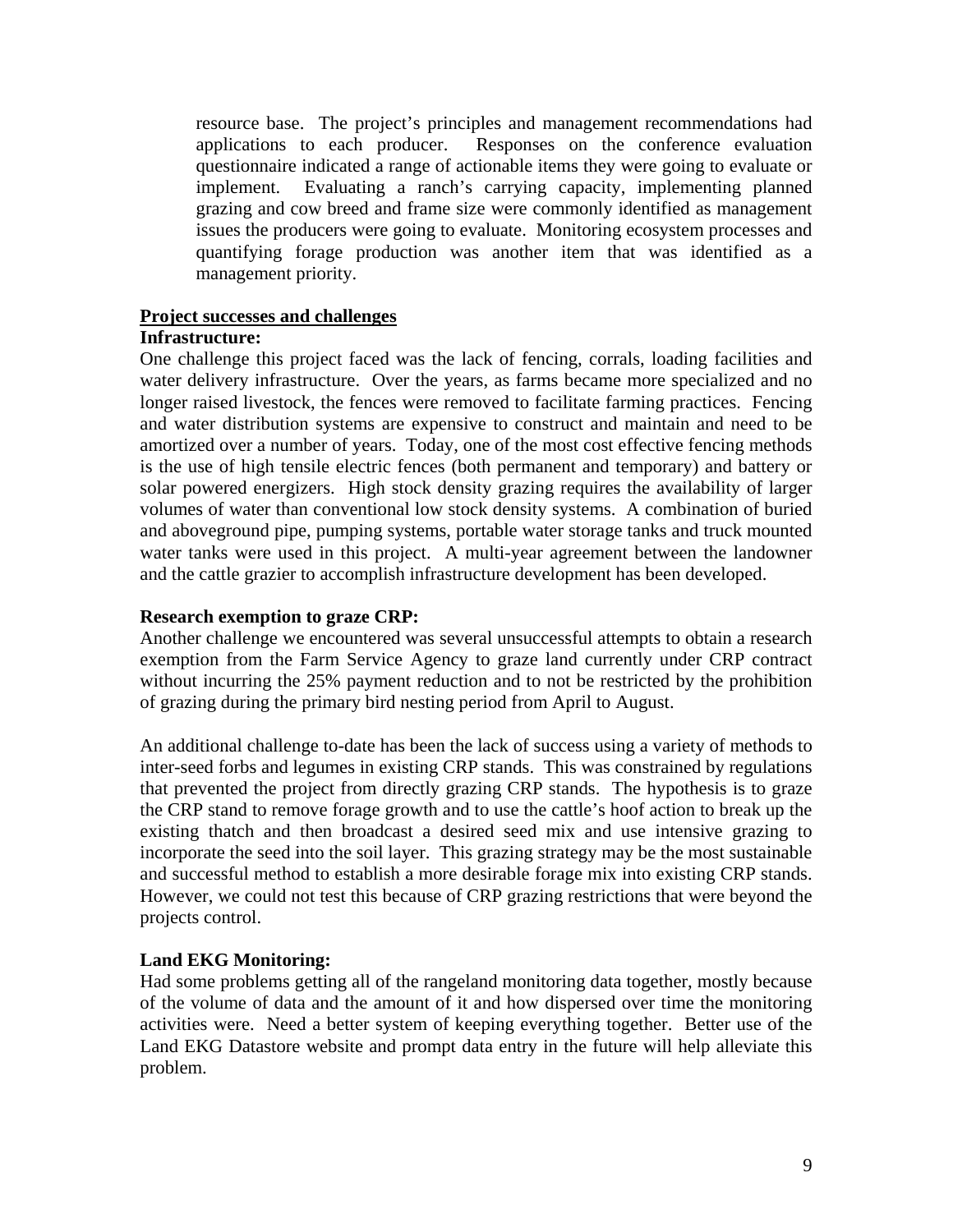## **Where is the project heading?**

Properly evaluating ecosystem changes in long-term programs such as transitioning CRP land to a grass-fed beef system takes multiple years of research analysis to yield reliable results. Nevertheless, through this project we have strengthened partnerships between agencies and groups with differing viewpoints, were able to see the economic benefits of converting to a grass-fed beef based system instead of a government based subsidy program, and identified some of the environmental benefits of this system compared to a fallow/wheat farm-based system.

This project has produced additional unanswered questions such as: What is the impact of different grazing strategies on the ecosystem processes and the associated ecosystem services? What is the magnitude of these impacts? How long does it take for these impacts to appear? More specifically, what is the impact on carbon sequestration? What are the effects of these impacts on productivity (i.e., biomass production and cattle gains)? We want to continue and expand this project to get answers to these questions. To this end, the Ag Pilots Team identified the USDA/CSREES Agriculture and Food Research Initiative's (AFRI) Managed Ecosystem program as a potential source of funding

On June 2, 2009, we *s*ubmitted a proposal for \$487,365 to fund a 4-year project entitled Planned Cattle Grazing Strategies on Former CRP Land to Enhance Ecosystem Services in a Multi-functional Agricultural Production System to the AFRI program. Proposals will be reviewed at the end of August 2009 with funding of approved projects projected to be available January 2010.

# **Synopsis of results of the pilot study/project:**

**Results from 2008 Grazing Season** (Dick Coon) Number of cattle grazed: Huesby: 112 hd.- avg. in-wt. 907 lbs. (charged @\$.40/lb. gain) Para: 84 hd.- avg. in-wt. 593 lbs. (charged @ \$.34/lb. gain) Total 196 hd.- avg. in-wt. 778 lbs. Acres grazed: 393 Acres hayed: 107 Total acres: 500 Grazing period: April 19 through July 29, 2008 (102 days) Average daily gain: 2.42 lbs./hd./day Total gain: 42,062 lbs. Revenue from gain: \$15,885.64 Value of hay harvested: \$3,159.00 Total gross revenue: \$19,044.64 Gross revenue/acre: \$48.46

# **Results from 2009 Grazing Season** (Dick Coon)

Number of steers delivered: 304 hd. Average in-weight: 681 lbs./hd. Grazing period: April 13 to July 23, 2009 (101 days)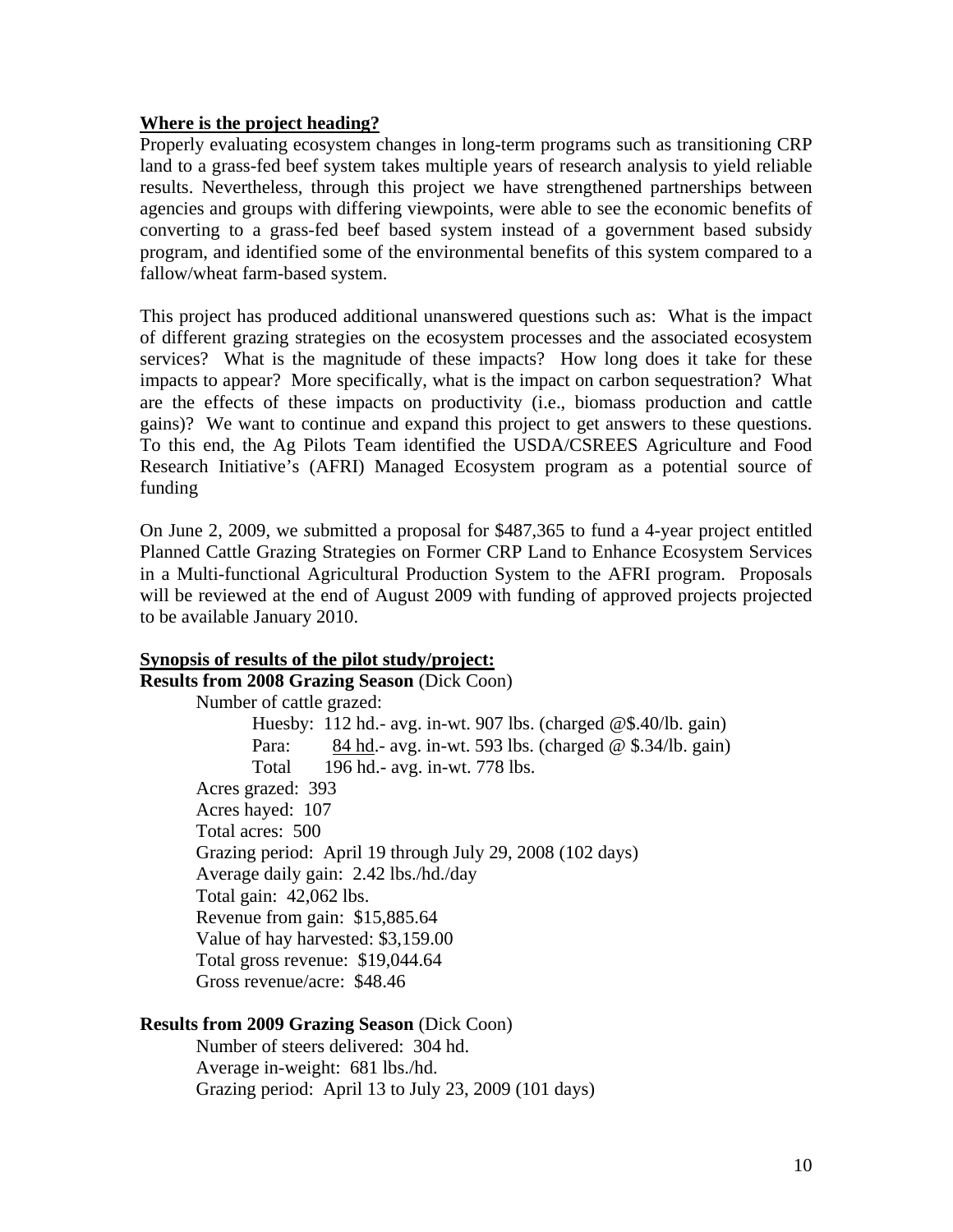Death loss: 10 hd. (8-alfalfa bloat, 1-buller and 1-bovine respiratory disease) Total gain: 61,097 lbs. Charge/lb. gain: \$.34 Average daily gain: 2.33 lbs./hd./day Acres grazed: 500 Total gross revenue: \$20,772.98 Gross revenue/acre: \$41.55 Less ½ cost of Bloat-guard blocks: \$1,793.22 Total net revenue: \$18,979.76 Net revenue/acre: \$37.96 Note: Management suggestions regarding future bloat prevention in

paddocks that contain a high percentage of alfalfa  $(50\% +)$ : (1) do not graze until alfalfa is over 10% bloom (Anibal Pordomingo recommends at least 50% bloom), (2) use of Bloat-guard blocks, or (3) swath and wilt alfalfa before grazing.

## **Grass/legume Variety Evaluation Plots** (Steve Van Vleet)

On March 21, 2006, a research study was developed to evaluate grass and legume varieties that would establish and persist in a 12-14 inch rainfall zone (Table I, page 12). The study area was seeded using a Carter plot drill. The forages planted consisted of: one each of brassica, plantain and forage Kochia; eight species of legumes; ten species of warm-season grasses; and twenty-two species of cool-season grasses. In each year 2007- 09, forage species that did not establish or had a poor stand were tilled and seeded to additional forage species. In early April 2007, nine different species of warm-season grass, one cool-season grass, one legume and seven grass/legume mixes were seeded in areas where other species had died out. In March 2008, four cool-season grasses, two experimental legume varieties and three perennial mixes were seeded in the 2007 plots that had low species survival. None of the species seeded in 2008 established, and the plots were tilled and reseeded with twenty-five different combinations of cool-season grasses and grass/legume mixes on March 17, 2009. Frequent rains occurred just after seeding and the soil crusted over, inhibiting emergence. No establishment occurred in the 2009 plots and the plots were tilled for continuing research. During the term of the research study, species establishment and stand were evaluated. The varieties that effectively established, persisted and could be recommended for seeding in a 12-14 inch precipitation zone are listed in Table II, page 14.

In the early spring of 2007, demonstration plots were established to determine if legume species could be inter-seeded into established CRP grass stands. Several management practices were used to improve legume establishment. The practices included: no disturbance, burning, burning and skew treading, mowing, mowing and skew treading and grazing. After each practice the area was seeded using an International 510 disc drill (7 inch spacing). Alfalfa seedlings started emerged in all seeded areas under all practices; however most of the seedlings soon perished. Less than 1% of the alfalfa established in each seeded area under all management practices. The extremely poor establishment and survival rate of the seedlings was attributed to the competiveness of the established grasses and their ability to utilize the available moisture. Also, with some practices the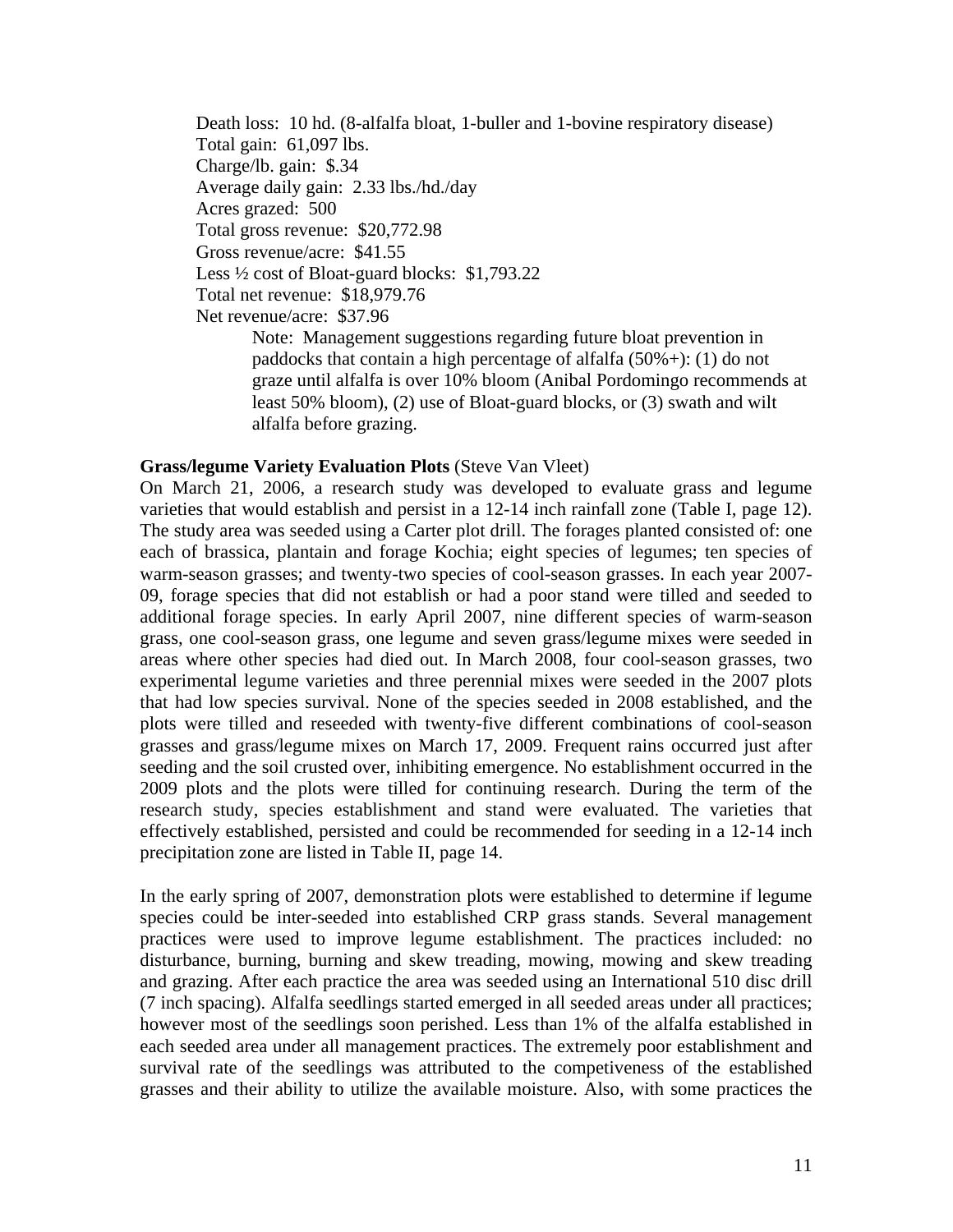vegetative thatch layer was so thick that many seeds did not penetrate the thatch layer and never came in contact with the soil, rendering germination impossible*.* 

Another small study was conducted to determine establishment of alfalfa after intensively grazing a nine-acre field of heavy vegetative weed and litter cover. The small pasture used in the study consisted of annual and perennial weeds (67%), crested wheatgrass (30%) and alfalfa (less than 5% in entire field). After 75% of the vegetation was removed from the study area by intensive grazing; and prior to removal of the livestock, alfalfa was aerially seeded in February. Evaluations were collected to determine if alfalfa establishment would be greater under this intensive grazing system. The alfalfa establishment in this site was significantly greater and increased to 28% in the 9-acre pasture. Further replicated research is needed to determine if alternative grazing practices and the inter-seeding of legume species can be viable for increasing the diversity and ecosystem health in thatch-bound CRP.

A fertilizer demonstration area was developed in 2008 to determine the effects of fertilizer on soil nitrate levels and vegetation biomass production in decadent CRP grass stands. Overall the soil nitrogen in the grass stands under long-term CRP contract on G & L farms were at the most minimal level. Two one half acre plots were marked out (South plot, North plot). Three forage samples were collected on March 5, 2008 within each plot and from two check areas away from the plots. On May 12, 2008, fifty pounds of urea was aerially applied to the south plot and one hundred pounds to the north plot. Vegetation biomass samples and soil samples were taken March 28, 2009 within the fertilized plots and from the check areas. Soil samples were also taken at one foot intervals up to four feet in depth and sent to Northwest Agriculture Consultants for analysis. After evaluating the soil analysis data it was determined the fertilizer applications had no effect on the soil nitrogen from 1-4 feet in depth. Also, there was no significant difference in forage biomass sample weight collected at the same stage of development from 2008 to 2009.

Table I

| Forages 2006<br>Alfalfa (Ladak)             | Forages 2007<br>Alfalfa<br>(Rugged) | Forages 2008<br>OG0203 orchardgrass @ 4<br>lb/ac                         | Forages 2009<br>Big bluegrass/Seco OG @ 4 lb/ac |
|---------------------------------------------|-------------------------------------|--------------------------------------------------------------------------|-------------------------------------------------|
| Alfalfa (Nomad)                             | <b>Big Bluestem</b>                 | Seco orchardgrass @                                                      | Secar bluebunch wheatgrass/                     |
|                                             | (Roundtree)                         | 4 lb/ac                                                                  | Seco OG @ 4 lb/ac                               |
| Alfalfa (Rambler)                           | Indiangrass                         | Pubescent wheatgrass                                                     | Big bluegrass/Arido tall fescue @               |
|                                             | (native)                            | (Luna) $@$ 10 lb/ac                                                      | 4 lb/ac                                         |
| <b>Big Bluegrass</b>                        | <b>Indiangrass</b>                  | USDA PMC SYN 2 alfalfa                                                   | Arido tall fescue $@$ 4 lbs/ac                  |
| (Sherman)                                   | (Osage)                             | $@4$ lb/ac                                                               |                                                 |
| <b>Big Bluestem</b>                         | Little Bluestem<br>(Camper)         | <b>USDA</b> orchardgrass<br>Syn B @ 4 lb/ac                              | Seco orchardgrass @ 4 lbs/ac                    |
| <b>Blue Grama</b>                           | <b>Little Bluestem</b><br>(Aldous)  | Alfalfa (TS4002) @<br>4 lb/ac                                            | Seco O.G/Siberian W.G @ 4 lb/ac                 |
| <b>Bluebunch</b><br>wheatgrass<br>(Whitmar) | <b>Sheep Fescue</b>                 | 4-way perennial mix plus<br>"Nutrigreen" forage winter<br>pea @ 20 lb/ac | Arido T.F/Siberian wheatgrass @ 4<br>lb/ac      |
| Bluebunch                                   | <b>Switchgrass</b>                  | 4-way perennial mix plus                                                 | Arido TF/Seco OG/Ladak alfalfa @                |
| wheatgrass                                  | (Alamo)                             | male sterile triticale "CMS-                                             | 4 lb/ac                                         |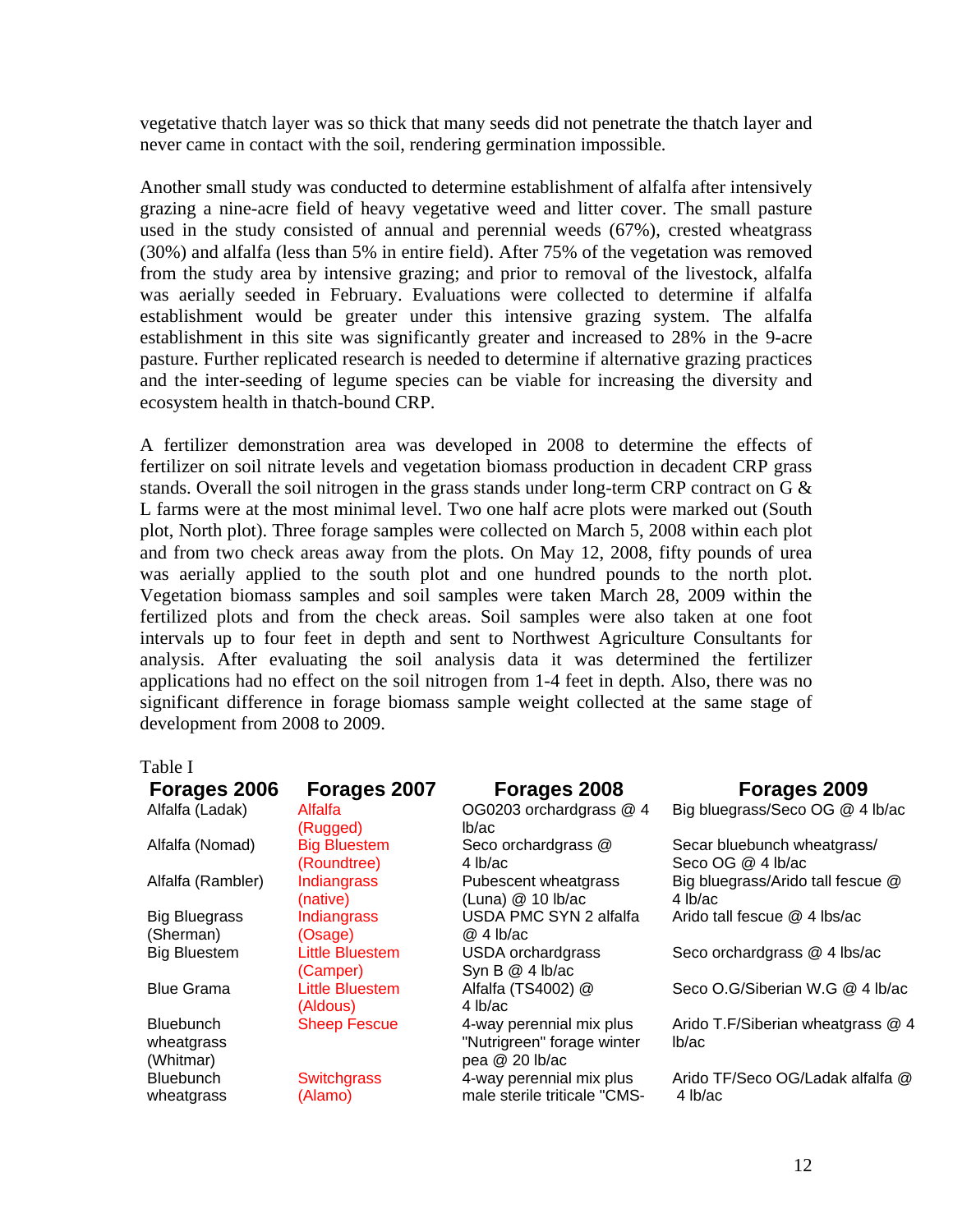| (Secar)                 |                                      | 2" @ 10 lb/ac                                   |                                                                |
|-------------------------|--------------------------------------|-------------------------------------------------|----------------------------------------------------------------|
| <b>Brassica</b>         | <b>Switchgrass</b>                   | 4-way perennial mix plus                        | Secar BBWG/Arido T.F/Siberian WG                               |
| (Winfred)               | (Sunburst)                           | male sterile triticale "CMS-<br>2" @ 20 lb/ac   | $@4$ lb/ac                                                     |
| Buffalo grass           | <b>Switchgrass</b><br>(Cave in rock) |                                                 | Tuscanny II tall fescue/Siberian<br>WG/Ladak alfalfa @ 4 lb/ac |
| Canada wildrye          | <b>Switchgrass</b><br>(Forestburg)   |                                                 | Upper edge alfalfa @ 5 lb/ac                                   |
| Cicer milkvetch         |                                      |                                                 | Tuscanny II TF/Siberian W.G @                                  |
| (Oxley)                 | Tri-mix $# 1$                        |                                                 | 4 lb/ac                                                        |
| Crested                 |                                      |                                                 | Tuscanny II tall fescue @ 4 lb/ac                              |
| wheatgrass              |                                      |                                                 |                                                                |
| (Hycrest)               | Tri-mix $# 2$                        |                                                 |                                                                |
| Eastern                 |                                      |                                                 | Tuscanny II TF/Ladak alfalfa @<br>4 lb/ac                      |
| Gamagrass<br>(Pete)     | Tri-mix $#3$                         |                                                 |                                                                |
| <b>Grazing Brome</b>    |                                      |                                                 | Lincoln smooth brome /                                         |
| (Atom)                  | Tri-mix $# 4$                        |                                                 | Ladak/Siberian @ 4 lb/ac                                       |
| Grazing brome           |                                      |                                                 | Lincoln smooth brome @ 4 lb/ac                                 |
| (Gala)                  | tri-mix $# 5$                        |                                                 |                                                                |
| Hybrid wheatgrass       |                                      |                                                 | Lincoln smooth brome / Arido tall                              |
| (Newhy)                 | Tri-mix $# 6$                        |                                                 | fescue @ 4 lb/ac                                               |
| Idaho fescue            |                                      |                                                 | Upper edge/Arido TF/Seco OG @                                  |
| (Winchester)            | 14 species mix                       |                                                 | 4 lb/ac                                                        |
| Indian ricegrass        |                                      |                                                 | Secar BB/Tuscanny II TF @ 4 lb/ac                              |
| (Nezpar)                |                                      |                                                 |                                                                |
| Indiangrass             |                                      |                                                 | Seco OG/Tuscanny II TF/Ladak @<br>4 lb/ac                      |
| Intermediate            |                                      |                                                 | Arido/Tuscanny II/Siberian/Seco @                              |
| wheatgrass              |                                      |                                                 | 1.6 lb/ac each                                                 |
| Little Bluestem         |                                      |                                                 | Whitmar BB/Lincoln smooth brome @<br>4 lbs/a                   |
| Lovegrass               |                                      |                                                 | Pubescent wheatgrass @ 8 lbs/a                                 |
| Meadow brome            |                                      |                                                 | Pubescent wheatgrass/Tuscanny II                               |
| (Fleet)                 |                                      |                                                 | $@4$ lbs/a                                                     |
| Meadow brome            |                                      |                                                 | Bozoiski wildrye/Siberian W.G @ 4                              |
| (Regar)                 |                                      |                                                 | lb/ac                                                          |
| Orchardgrass            |                                      |                                                 |                                                                |
| (Paiute)                |                                      |                                                 |                                                                |
| Perennial Kochia        |                                      |                                                 |                                                                |
| (Immigrant)<br>Plantain |                                      |                                                 |                                                                |
| (Lancelot)              |                                      | <b>2007 Species Mixes</b>                       |                                                                |
| <b>Prairie Sandreed</b> | Tri-mix #1                           |                                                 | Sherman big bluegrass@ 2 lb/ac PLS, Rugged alfalfa @ 3l b/ac   |
|                         |                                      | PLS, San Luis slender wheatgrass @ 2 lb/ac PLS  |                                                                |
| Russian wildrye         | Tri-mix #2                           |                                                 | Sherman big bluegrass@ 2 lb/ac PLS, Rugged alfalfa @ 3l b/ac   |
| (Bozoisky select)       |                                      | PLS, Whtimar bluebunch wheatgrass @ 2 lb/ac PLS |                                                                |
|                         | Tri-mix #3                           |                                                 | Sherman big bluegrass@ 2 lb/ac PLS, Rugged alfalfa @ 3l b/ac   |
| Sainfoin                |                                      | PLS, Vavilov Siberian wheaatgrass @ 2 lb/ac PLS |                                                                |
| Siberian                |                                      |                                                 | Sherman big bluegrass@ 2 lb/ac PLS, Rugged alfalfa @ 3l b/ac   |
| wheatgrass<br>(Vavilov) | Tri-mix #4                           | PLS, Bozoiski Russian wildrye @ 2 lb/ac PLS     |                                                                |
|                         | Tri-mix #5                           |                                                 | Sherman big bluegrass@ 2 lb/ac PLS, Rugged alfalfa @ 3l b/ac   |
| Side oats Grama         |                                      | PLS, VNS intermediate wheatgrass @ 2 lb/ac PLS  |                                                                |
| Slender                 | Tri-mix #6                           |                                                 | Sherman big bluegrass@ 2 lb/ac PLS, Rugged alfalfa @ 3l b/ac   |
| wheatgrass              |                                      | PLS, hycrest crested wheatgrass @ 2 lb/ac PLS   |                                                                |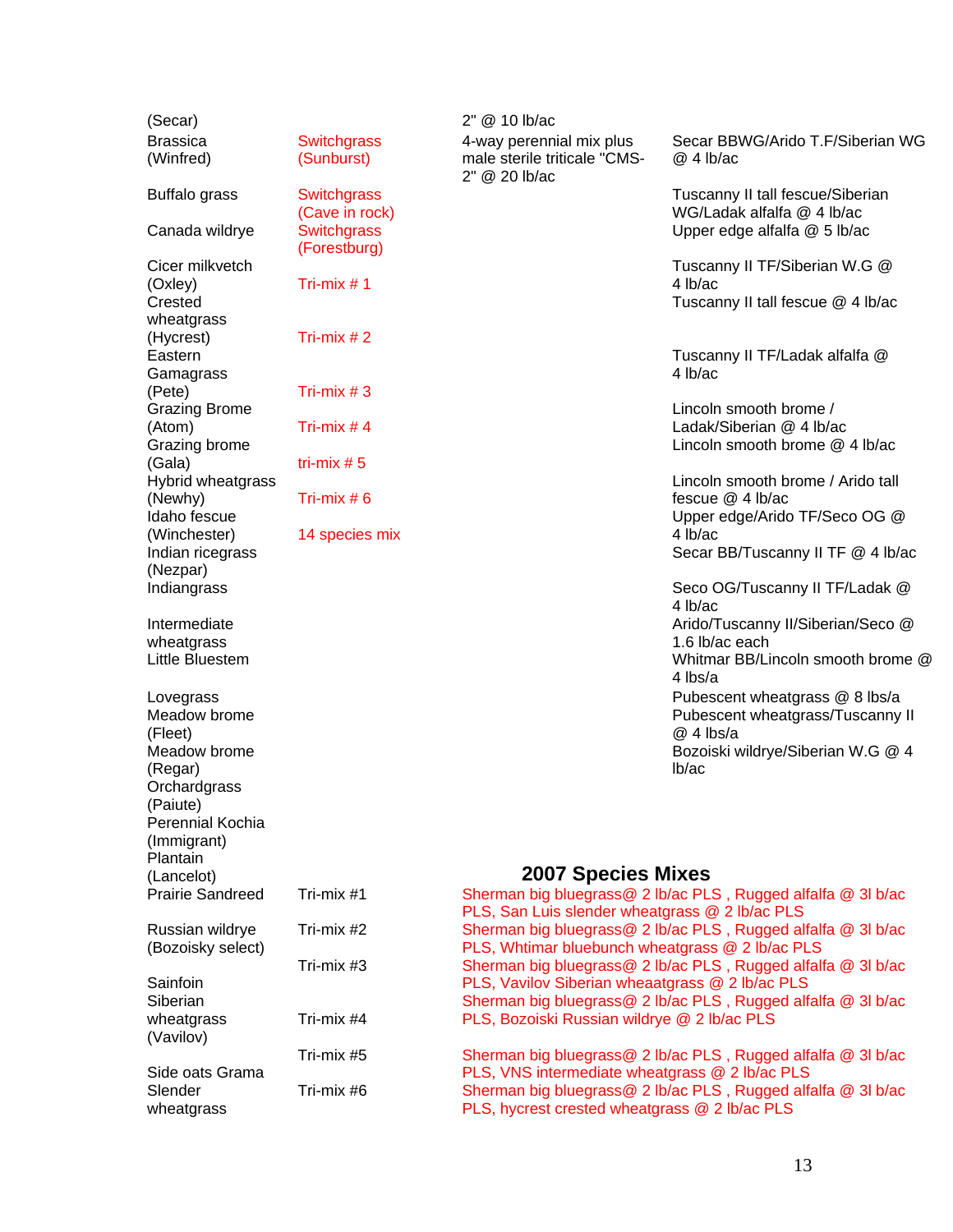| (San Luis)          |               |                                               |
|---------------------|---------------|-----------------------------------------------|
| <b>Small Burnet</b> |               | * Sherman big bluegrass @ 1.5 lb/ac PLS       |
| (Delar)             |               | Rosana western wheatgrass @ 1.5 lb/ac PLS     |
| Smooth brome        |               | Manchar smooth brome @ 2 lb/ac PLS            |
| (Manchar)           |               | NewHy hybrid wheatgrass @ 1.5 lb/ac PLS       |
| Tall wheatgrass     |               | * Secar bluebunch wheatgrass @ 2 lb/ac PLS    |
| (Alkar)             | 14 Specie Mix | * Vavilov Siberian wheatgrass @ 1.5 lb/ac PLS |
| Tetraploid annual   |               | VNS intermediate wheatgrass @ 2 lb/ac PLS     |
| ryegrass            |               | Whtimar bluebunch wheatgrass @ 2 lb/ac PLS    |
| (Assertive)         |               | * Hycrest crested wheatgrass @ 2 lb/ac PLS    |
| Thickspike          |               | * Rugged alfalfa @ 1/2 lb/ac PLS              |
| wheatgrass          |               | VNS Sheep fescue @ 1/2 lb/ac PLS              |
| (Critana)           |               | Forestburg switchgrass @ 1 lb/ac PLS          |
| Western             |               | San Luis slender wheatgrass @ 2 lb/ac PLS     |
| wheatgrass          |               | Bozoiski Russian wildrye @ 1.5 lb/ac PLS      |
| (Rosana)            |               |                                               |
| Yellow sweetclover  |               |                                               |
| (Madrid)            |               | * Plot comprised of these species in 2009     |

Table II

| <b>Forage Species</b>                          | Average Stand 2006-2009 |
|------------------------------------------------|-------------------------|
| Alfalfa (Rambler) @ 5 lb/ac                    | 93                      |
| Alfalfa (Nomad) @ 5 lb/ac                      | 99                      |
| Alfalfa (Ladak) @ 5 lb/ac                      | 97                      |
| Small burnet (Delar) @ 2 lb/ac                 | 63                      |
| Russian wildrye (Bozoiski Select) @ 4 lb/ac    | 91                      |
| Big bluegrass (Sherman) @1 lb/ac               | 95                      |
| Siberian wheatgrass (Vavilov) $@3$ lb/ac       | 97                      |
| Bluebunch wheatgrass (Secar) @ 3 lb/ac         | 93                      |
| Bluebunch wheatgrass (Whitmar) @ 3 lb/ac)      | 94                      |
| Crested wheatgrass (Hycrest) @ 4 lb/ac         | 95                      |
| Meadow brome (Fleet) @ 2 lb/ac                 | 82                      |
| Fleet brome at 8 lb/ac                         | 89                      |
| Forage Kochia (tilled due to potential spread) | 99                      |
| Tri-mix #1                                     | 35                      |
| Tri-mix #2                                     | 88                      |
| Tri-mix $#3$                                   | 94                      |
| Tri-mix #4                                     | 90                      |
| Tri-mix #5                                     | 75                      |
| Tri-mix #6                                     | 95                      |
| 14 Sp. Mix                                     | 93                      |

## **Soil Carbon Sequestration Potential of Agricultural Systems Incorporating Biologically Based Techniques** (Tabitha Brown, et al.)

Soil C sequestration has been identified as a major area where agriculture can contribute to mitigation of global climate change. Interest in soil C sequestration arises from Federal and State policy makers who want defensible C mitigation calculations as well as potential C aggregators that are pursuing various carbon marketing mechanisms. Systems that increase soil carbon stocks and/or reduce emissions of green house gases could diversify farm income through value added product marketing and C trading programs. The amount of C sequestered by agricultural soils are influenced by such sitespecific parameters as initial soil organic carbon levels, soil texture, tillage regime, and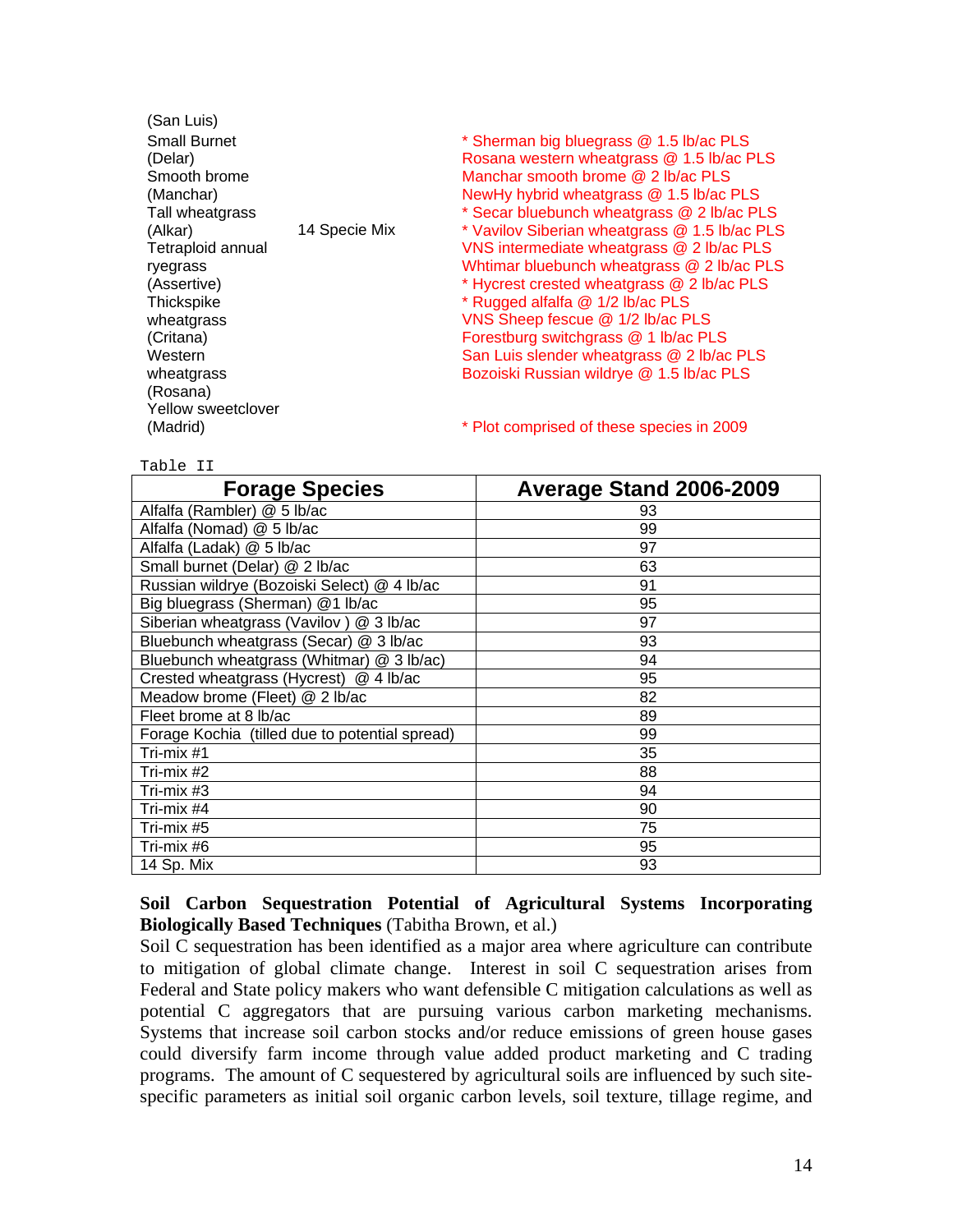rotation intensity (Purakayastha et al., 2008; West and Post, 2002; Rasmussen et al., 1998; Carter, 1996). Therefore, soil C dynamics and sequestration rates need to be determined at local and regional scales to provide information suitable for science-based marketing, policy and management decisions.

Regardless of specific interests, the same science-based information is required: (1) knowledge of the impact that agricultural practices can have on soil C stocks; and (2) monitoring and verification procedures to assess C stocks at the farm scale. Our overall goal was to conduct baseline soil C sampling at the four Land EKG® monitoring sites located at G&L Farms, Benge, WA. This data would be useful for future studies assessing soil C sequestration rates and process-oriented and other more simple, empirically-based models of regional and national climate change mitigation potential of grazed ecosystems.

**Methods:** Six soil profile samples were collected at each Land EKG® site (4-Land EKG® sites total) following the sampling schematic in Figure 1. This sampling schematic was based on the zones of observation used in the 2K Rancher Land EKG® monitoring (Orchard and Mehus, 2001). Samples were collected on November  $25<sup>th</sup>$  and  $26<sup>th</sup>$ ,  $2008$  and soil cores were divided into 7 depth increments (0- to 10-, 10- to 20-, 20- to 30-, 30- to 60-, 60- to 90-, 90- to 120- , 120- to 150-cm). Samples were air dried, ground to pass a 2-mm sieve, roller ground to a fine powder and then analyzed for total C and N using dry combustion (Leco C-N-S analyzer) and inorganic C using the modified pressure-calcimeter method (Sherrod et al., 2002). Soil bulk density measurements were collected at each site and depth (where possible) to allow for future assessment of annual rates of C change. Gravimetric soil moisture was measured on bulk density samples collected.

**Status of Research:** The average soil bulk density, percent moisture, and total soil C is presented in Table 1 for the six soil profile samples obtained at each Land  $EKG^{\circledR}$  site and depth increment. The total C value

includes both organic and inorganic sources of soil C. Under the management scenario (dry-land agriculture), soil organic C data would be the most important information for assessing soil C sequestration potential. Inorganic C analyses have been completed and the data is undergoing quality control before use in calculating soil organic C content (total C minus inorganic C) and distribution with depth.

These data, once finalized, will provide geo-referenced soil organic C and total N data that can be used as baseline values for future measurements of management impacts on profile soil organic C, total N and C sequestration potential. Furthermore, integrating

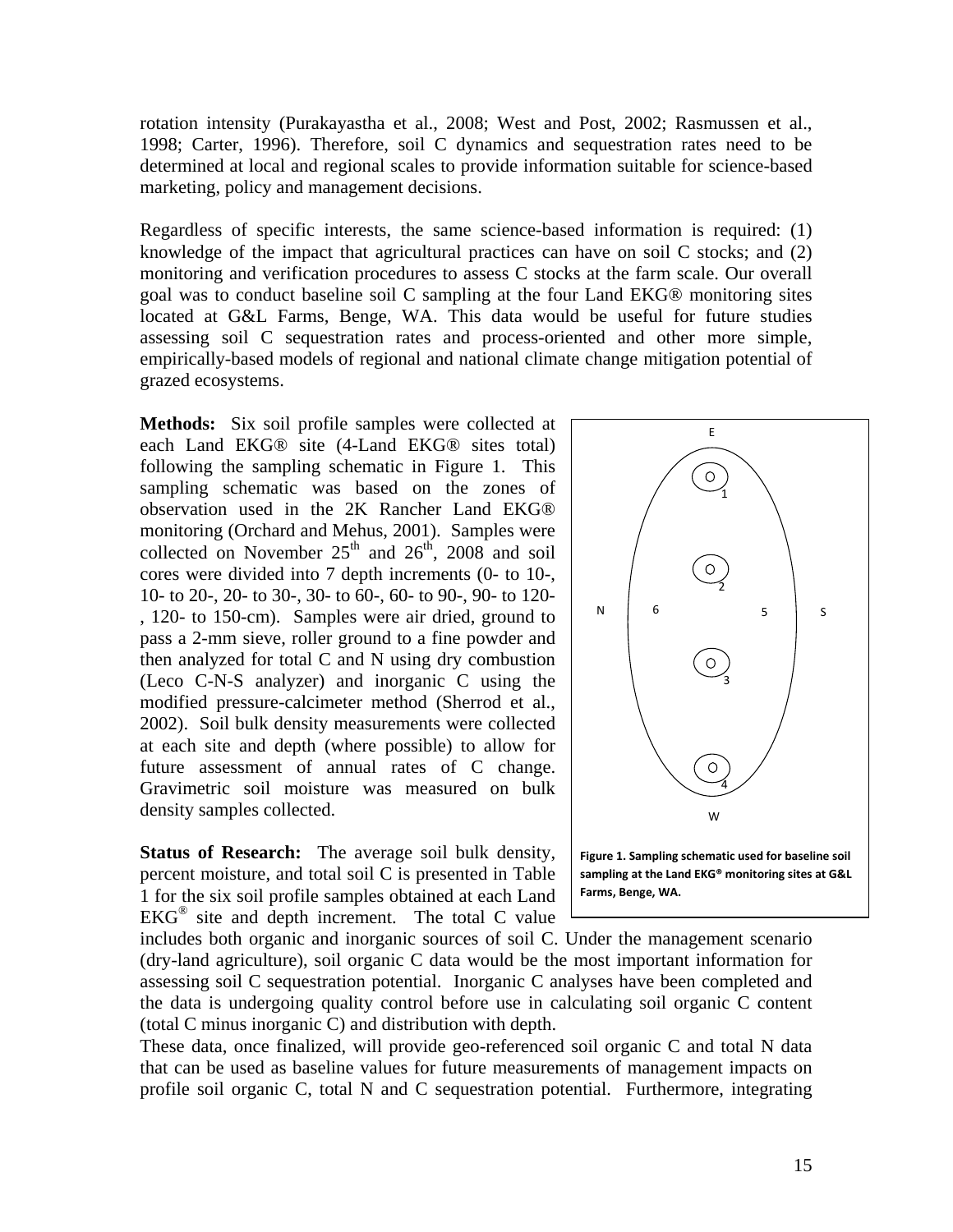ongoing monitoring activities with additional measurements of the soil system would improve the utility of the monitoring program as a decision support tool for livestock producers. The Land EKG monitoring includes rapid assessment of ecological processes and interpretation of rangeland health trends (Orchard and Mehus, 2001) that could be combined with data collected through this research (e.g. water content, C and N stocks) to identify and prioritize monitoring activities most effective in detecting changes in ecosystem services and processes.

#### **References:**

Carter, M.R. 1996. Analysis of soil organic matter storage in agro-ecosystems. P. 3-11. *In* M.R. Carter and B.A. Stewart (ed.) Structure and organic matter storage in agricultural soil. CRC Press, New York.

Orchard, C. and C. Mehus. 2001. Management by Monitoring. Land EKG monitoring approach helps variety of users assess rangeland health. Rangelands 23:28-32.

Purakayastha, T.J., D.R. Huggins, J.L. Smith. 2008. Carbon sequestration in native prairie, perennial grass, no-till, and cultivated Palouse silt loam. Soil Sci. Soc. Am. J, 72(2): 534-540.

Rasmussen, P.E., S.L. Albrecht, R.W. Smiley. 1998. Soil C and N changes under tillage and cropping systems in semi-arid Pacific Northwest agriculture. Soil Tillage Res. 47:197-205.

Sherrod, L.A., G. Dunn, G.A. Peterson, R.L. Kolberg. 2002. Inorganic carbon analysis by modified pressure-calcimeter method. Soil Sci. Soc. Am. J. 66:299-305.

West, T.O. and W.M. Post. 2002. Soil organic carbon sequestration rates by tillage and crop rotation: a global analysis. Soil Sci. Soc. Am. J. 66:1930-194.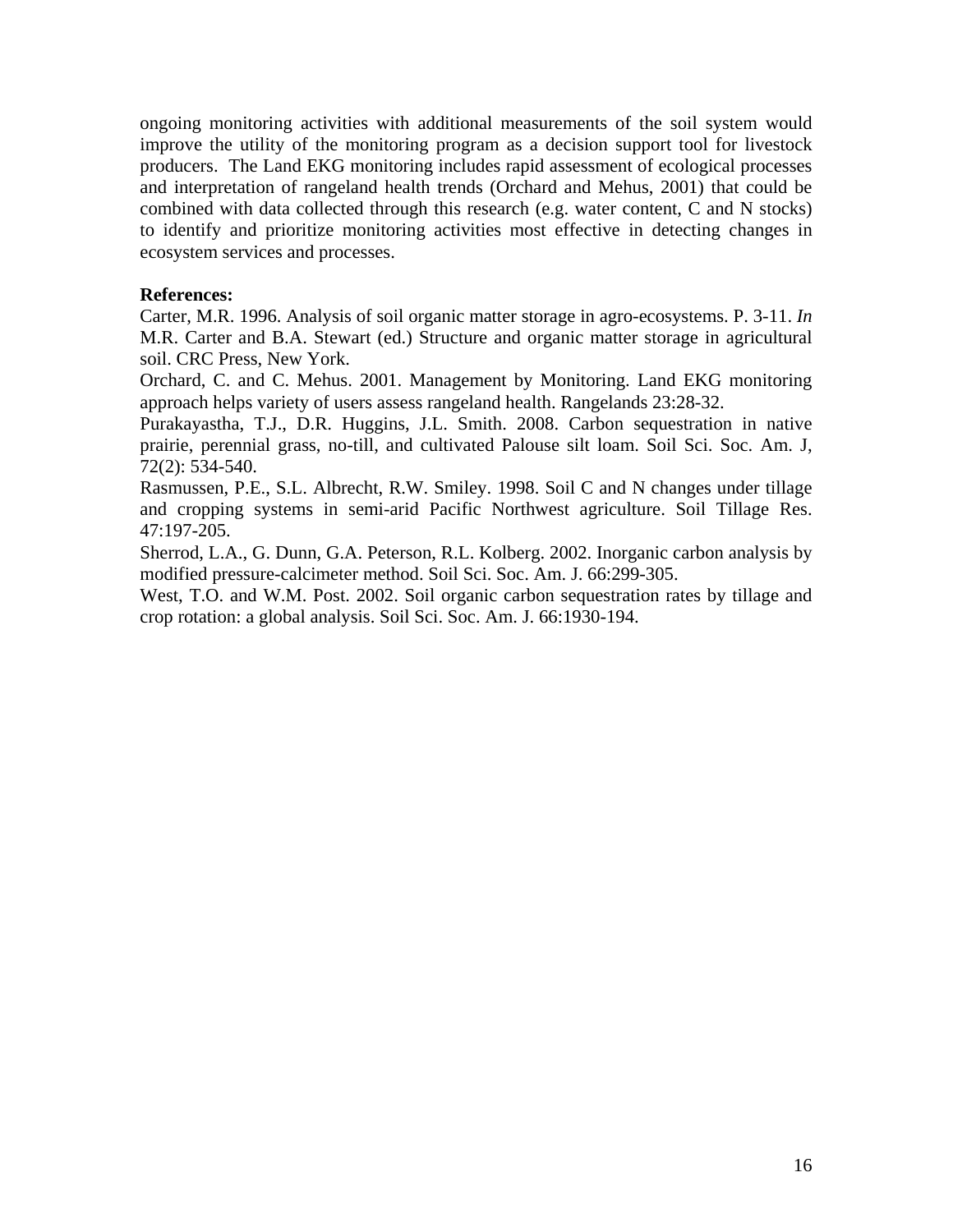| <b>EKG</b><br><b>Site</b> | <b>Description</b>                   | Depth      | Moisture         | <b>Bulk Density</b> | Total C <sup>1</sup> |            |
|---------------------------|--------------------------------------|------------|------------------|---------------------|----------------------|------------|
|                           |                                      | cm         | %                | g cm $3$            | Mg ha $^{-1}$        | $\%$       |
| $1(T-4)$                  | Location:                            | 0 to 10    | 17.08 $(0.37)^*$ | 1.15(0.05)          | 14.02 (3.18)         | 1.21(0.22) |
|                           | 46° 52.59094' N,                     | 10 to 20   | 11.52 (1.86)     | 1.36(0.07)          | 10.59 (1.20)         | 0.78(0.09) |
|                           | 118° 01.88363' W                     | 20 to 30   | 6.11(0.45)       | 1.49(0.10)          | 9.49 (1.70)          | 0.64(0.12) |
|                           | Landscape position <sup>#</sup> : SU | 30 to 60   | 5.85(0.34)       | 1.37(0.05)          | 17.95 (1.73)         | 0.44(0.05) |
|                           | Soils: WLD and WLD2 <sup>+</sup>     | 60 to 90   | 4.79(0.41)       | 1.46(0.02)          | 18.62 (11.95)        | 0.42(0.27) |
|                           |                                      | 90 to 120  | 4.13(0.15)       | 1.57(0.01)          | 40.36 (28.00)        | 0.89(0.62) |
|                           |                                      | 120 to 150 | $nd^{\S}$        | nd                  |                      | 1.04(0.29) |
| $2(T-3)$                  | Location:                            | 0 to 10    | 16.53 (0.82)     | 1.13(0.09)          | 13.35 (0.78)         | 1.18(0.08) |
|                           | 46° 51.453' N,                       | 10 to 20   | 10.04 (1.74)     | 1.30(0.07)          | 10.00 (1.30)         | 0.77(0.09) |
|                           | 118° 03.148' W                       | 20 to 30   | 6.02(0.40)       | 1.35(0.07)          | 8.94 (0.85)          | 0.66(0.08) |
|                           | Landscape position: SU               | 30 to 60   | 5.97(0.23)       | 1.35(0.04)          | 18.97 (1.94)         | 0.47(0.06) |
|                           | Soils: WLD                           | 60 to 90   | 5.47(0.47)       | 1.40(0.05)          | 13.50 (2.08)         | 0.32(0.05) |
|                           | Slope: 2%                            | 90 to 120  | 4.77 (0.52)      | 1.39(0.07)          | 23.66 (19.73)        | 0.56(0.46) |
|                           |                                      | 120 to 150 | nd               | nd                  |                      | 0.81(0.48) |
| $3(T-1)$                  | Location:                            | 0 to 10    | 16.39 (0.63)     | 1.21(0.08)          | 13.33 (5.39)         | 1.09(0.44) |
|                           | 46° 52.081' N,                       | 10 to 20   | 11.77 (1.50)     | 1.34(0.06)          | 11.26 (1.19)         | 0.84(0.08) |
|                           | 118° 01.933' W                       | 20 to 30   | 6.35(0.30)       | 1.44(0.06)          | 9.29(1.64)           | 0.64(0.10) |
|                           | Landscape position: BS               | 30 to 60   | 6.31(0.12)       | 1.40(0.05)          | 20.46 (4.47)         | 0.49(0.09) |
|                           | Aspect: N                            | 60 to 90   | 5.84(0.33)       | 1.51(0.04)          | 15.17 (4.71)         | 0.34(0.11) |
|                           | Slope: 14 %                          | 90 to 120  | 5.30(0.29)       | 1.48(0.13)          | 21.35 (21.54)        | 0.49(0.48) |
|                           | Soils: WLD                           | 120 to 150 | 4.90 (0.04)      | 1.56(0.02)          | 15.26 (11.13)        | 0.33(0.24) |
| $4(T-2)$                  | Location:                            | 0 to 10    | 15.05 (0.59)     | 1.19(0.08)          | 14.79 (2.35)         | 1.24(0.16) |
|                           | 46° 52.022' N,                       | 10 to 20   | 12.53 (1.00)     | 1.34(0.02)          | 9.65(3.19)           | 0.72(0.24) |
|                           | 118° 01.501' W                       | 20 to 30   | 6.77(0.38)       | 1.39(0.05)          | 9.91(0.74)           | 0.72(0.05) |
|                           | Landscape position: BS               | 30 to 60   | 6.48(0.29)       | 1.33(0.06)          | 20.15 (1.20)         | 0.51(0.03) |
|                           | Aspect: N                            | 60 to 90   | 6.13(0.18)       | 1.42(0.07)          | 14.24 (0.58)         | 0.33(0.03) |
|                           | Slope: 9%                            | 90 to 120  | 5.65(0.24)       | 1.47(0.07)          | 16.18 (12.48)        | 0.36(0.25) |
|                           | Soils: WLD                           | 120 to 150 | 4.90 (0.12)      | 1.43(0.04)          | 9.01(1.68)           | 0.21(0.03) |

**Table 1. Baseline soil profile measurements (n=6) from the four Land EKG® sites located at G&L Farms, Benge, WA.** Samples were collected November 25<sup>th</sup> and 26<sup>th</sup>, 2008.

† Soil map unit symbol: WLD – Walla Walla silt loam 5 to 30% slopes; WLD2‐ Walla Walla silt loam, 5 to 30% slopes, eroded.<br> $\frac{1}{3}$  Values in parenthesis represent  $\pm$  1 standard deviation.

§ Values not determined (nd) because no sample could be obtained.

¶ Missing data indicates where soil bulk density could not be obtained and therefore C content could not be expressed on a Mg C ha<sup>-1</sup> basis.<br><sup>#</sup> Landscape positions are summit (SU) and backslope (BS).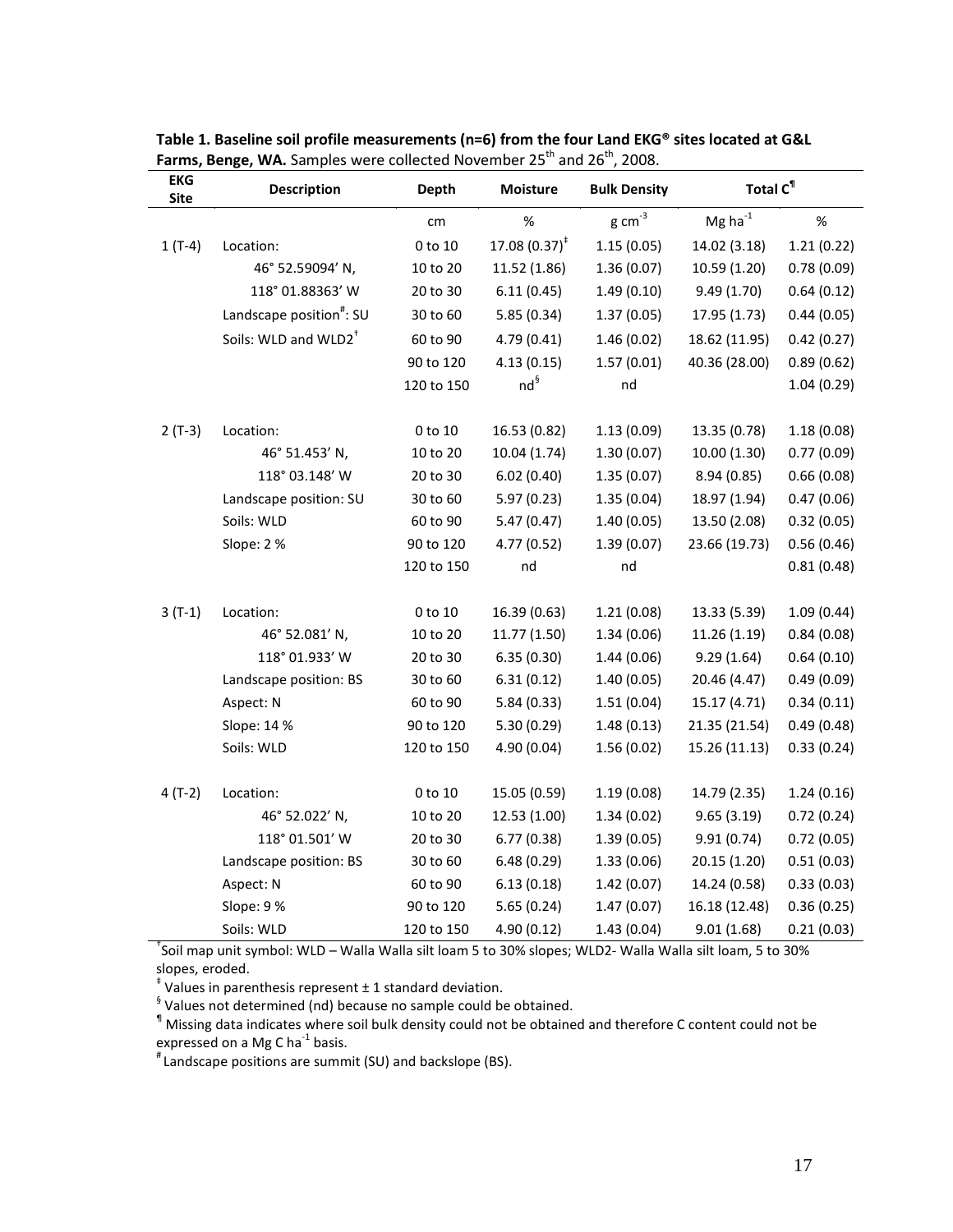## **Working relationships and forums**

Many key partnerships have developed from the Ag Pilots Project. In carrying out the project, collaborative working relationships were forged between the Washington Sustainable Food and Farming Network, livestock producers, Washington Cattlemen's Association, WSU Animal Sciences, WSU Economic Sciences, WSU Crop & Soil Sciences, and WSU County Extension. Other partnerships have been formed as a result of several annual BIOAg tours that featured the Ag Pilots Project. Among the people who connected during the BIOAg tours were legislators, educators, wildlife representatives, livestock producers, representatives of state and federal agencies, and members of the Audubon society, Palouse Clearwater Environmental Institute, League of Women Voters and the general public. Tour attendees were educated about concerns, challenges and positive results derived from converting decadent CRP stands into a sustainable grass-fed beef system.

## **Sustainability and application to the larger agricultural community**

An article by Maurice Robinette entitled Beefing Up the Palouse appeared in the August 2009 issue of the PCC Sound Consumer, the Puget Consumer Coop Natural Markets publication.

An article that included a discussion of our project appeared in the Winter 2008/9 issue of the Washington State magazine. It is entitled, Re-thinking the Fundamentals: Feeding the World May Require Us to Use Old Knowledge in New Ways,

An article that discussed the project and promoted the following Conferences was published in the Agriculture Section of the Lewiston Morning Tribune, Try Grazing Cattle on CRP Acreage That's Expiring, April 27, 2009.

On May 19-20 our project co-sponsored, along with the Extension Grass-fed Beef Production/Pasture Management Team, the How to Survive and Be Profitable in the Beef Business-Planned Grazing and Grass-fed Beef Production Conference in Richland, WA. We had 64 attendees that expressed great interest in our project's goals and objectives.

A front-page article entitled, Washington State Study Compares Grazing and CRP, appeared in the June 8, 2009 issue of the Western Livestock Journal.

Senator Patty Murray, in a letter of support to the USDA/CSREES for our AFRI Managed Ecosystems proposal stated: "Building on prior research funded by Washington state's Governor's office, WSU will develop planned cattle grazing as a sustainable alternative to the Conservation Reserve Program (CRP). I strongly support the work WSU is doing to develop innovative and sustainable agricultural systems and encourage you to give their project full consideration."

Peter Goldmark, Washington Commissioner of Public Lands, in a letter of support to the USDA/CSREES for our AFRI Managed Ecosystems proposal stated: "DNR currently has several thousand acres in CRP. With the passage of the Food, Conservation, and Energy Act of 2008 (Farm Bill) state trust lands will be ineligible to renew CRP